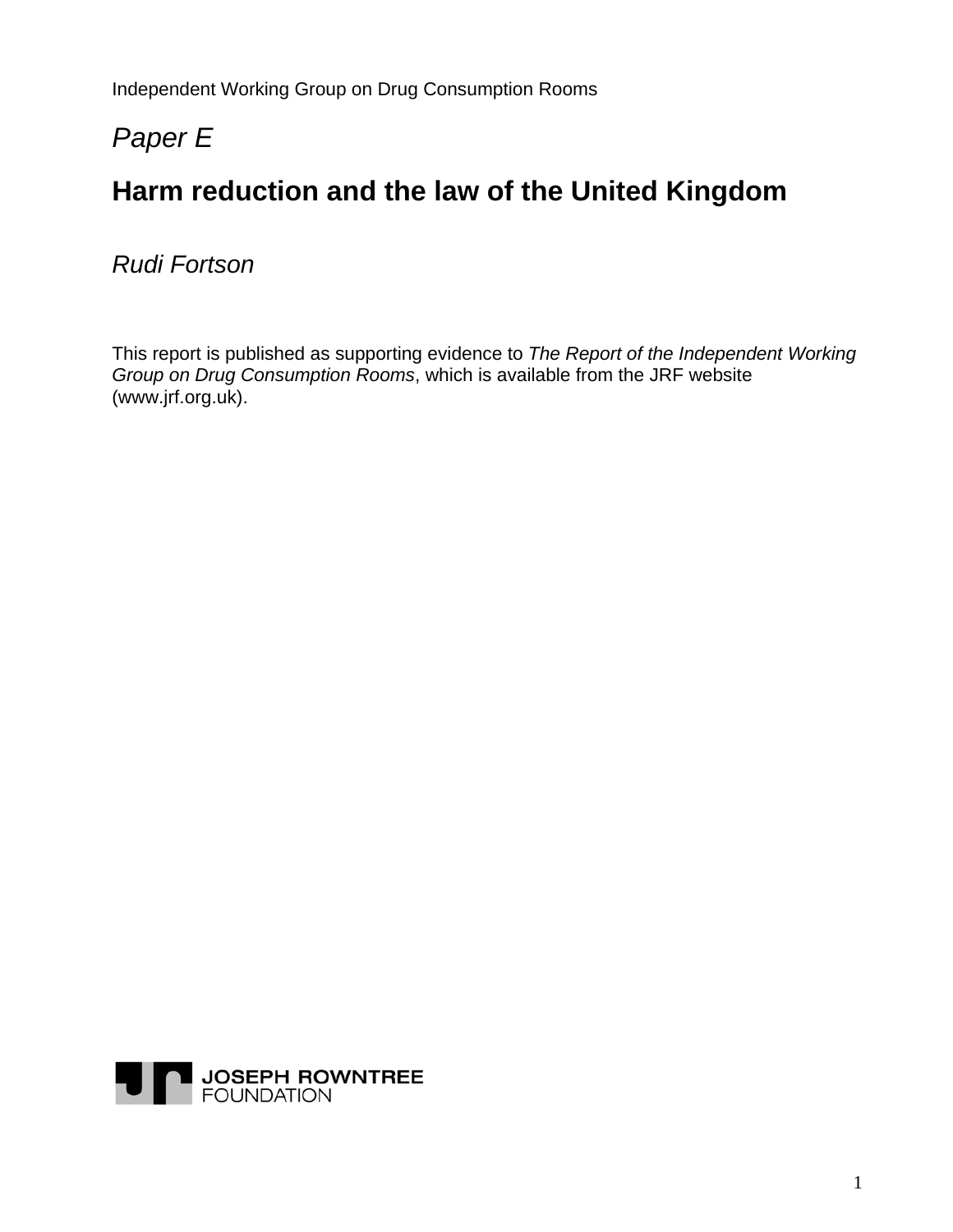The **Joseph Rowntree Foundation** has supported this project as part of its programme of research and innovative development projects, which it hopes will be of value to policy makers, practitioners and service users. The facts presented and views expressed in this report are, however, those of the author and not necessarily those of the Foundation.

Joseph Rowntree Foundation The Homestead 40 Water End York YO30 6WP **Website:** www.jrf.org.uk

© Rudi Fortson 2006 The law is stated as at May 2005.

First published 2006 by the Joseph Rowntree Foundation

All rights reserved. Reproduction of this report by photocopying or electronic means for non-commercial purposes is permitted. Otherwise, no part of this report may be reproduced, adapted, stored in a retrieval system or transmitted by any means, electronic, mechanical, photocopying, or otherwise without the prior written permission of the Joseph Rowntree Foundation.

A pdf version of this publication is available from the JRF website (www.jrf.org.uk).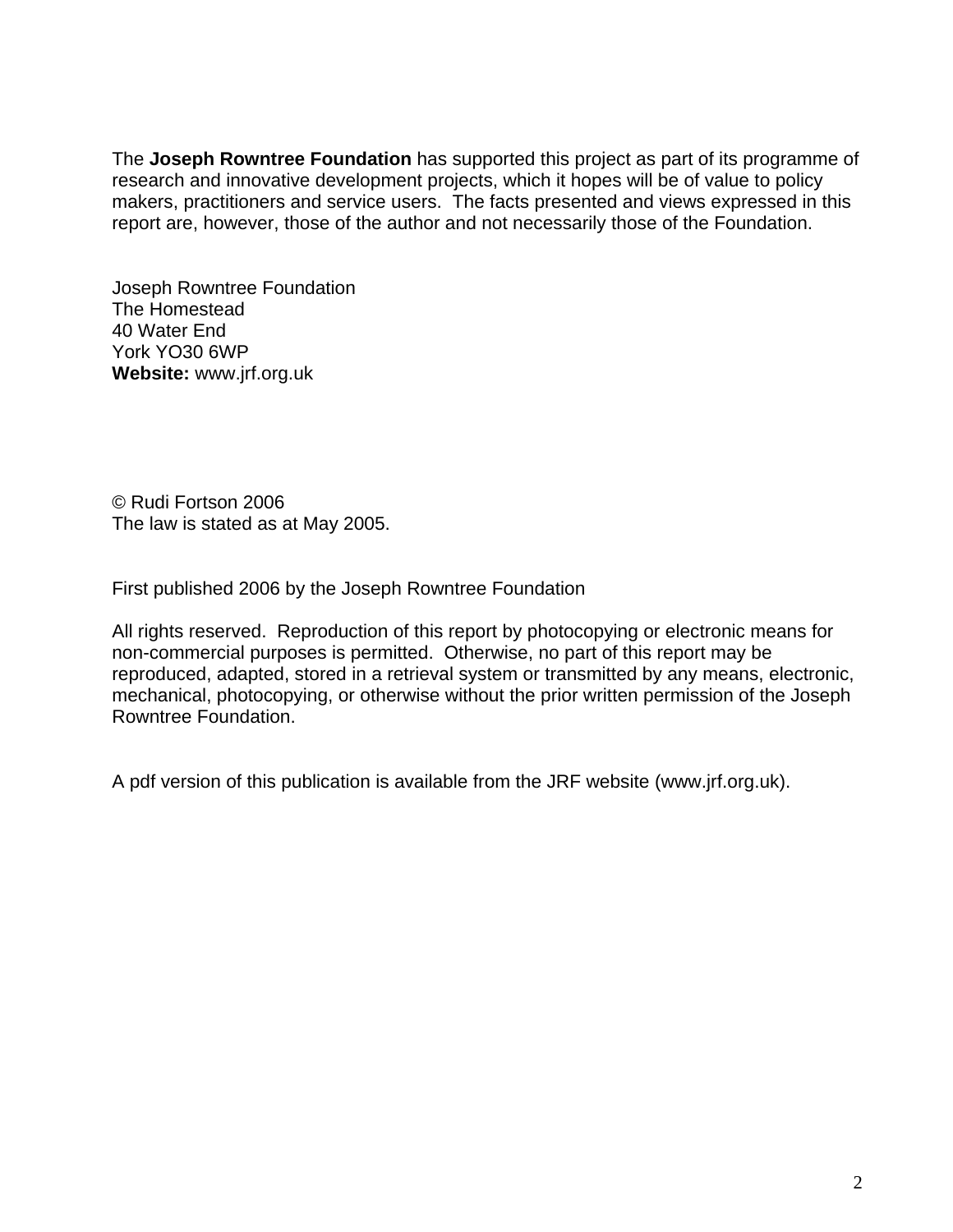# **Harm reduction and the law of the United Kingdom Rudi Fortson**

## **Introduction**

It is not the aim of this paper to advocate the case for, or against, 'harm reduction', either as a policy or in respect of projects whose purpose is the reduction of harms associated with drug use. Instead, the paper seeks to put harm reduction approaches<sup>1</sup> into a legal context and thus identify areas where approaches comply (or fail to comply) with legal requirements of the United Kingdom.<sup>2</sup> Compliance with our international obligations under treaty is also considered, particularly in connection with the three main UN Conventions.<sup>3</sup>

Such a paper seems needed because, despite the importance of the topic, surprisingly little commentary exists in the public domain regarding the legal status of harm reduction schemes. This may be because Government Departments, NGOs, and international agencies are feeling their way, and thus tend to make only bare assertions as to the law. The *Alcohol And Drugs Council Of Australia* state that the "legality of supervised injecting centres has been questioned", yet the basis on which doubt arises is not canvassed.<sup>4</sup> Similarly, the INCB has repeatedly suggested that drug injection rooms, where addicts can abuse drugs obtained from illicit sources, is "contrary to the international drug control treaties" irrespective of whether the scheme is under direct/indirect supervision of the government.<sup>5</sup> However, the reasons cited by the INCB in support of that contention are minimal.<sup>6</sup> In its 2002 Report, the INCB pulls no punches in its criticism of governments that introduce drug injection rooms:

The board therefore encourages Governments to provide a wider range of facilities for the treatment of drug abuse that are in line with sound medical practice and the international drug control treaties, *instead of aiding and abetting drug abuse (and possibly illicit drug* 

 $\frac{1}{1}$  The author has adopted the expression 'harm reduction approaches' as it appears in Neil Hunt's *Review of the Evidence-base for Harm Reduction Approaches*. 2

The Misuse of Drugs Act 1971 applies to England, Wales, Scotland, and Northern Ireland, but the latter jurisdiction has its own Regulations and orders. Scotland has its own legal system.

Namely, the *Single Convention 1961*; the *1971 UN Convention on Psychotropic Substances*; and the *1988 Convention against Illicit Traffic in Narcotics Drugs and Psychotropic Substances*. 4

AEDCA, September 2003, 2.8.

<sup>5</sup> INCB 1999, paragraph 451; INCB 2001, paragraph 510; INCB 2002, paragraph 503. 6

 <sup>&</sup>quot;176. Drug injection rooms, where addicts may inject themselves with illicit substances, are being established in a number of developed countries, often with the approval of national and/or local authorities. The Board believes that any national, state or local authority that permits the establishment and operation of drug injection rooms or any outlet to facilitate the abuse of drugs (by injection or any other route of administration) also facilitates illicit drug trafficking. The Board reminds Governments that they have an obligation to combat illicit drug trafficking in all its forms. Parties to the 1988 Convention are required, subject to their constitutional principles and the basic concepts of their legal systems, to establish as a criminal offence the possession and purchase of drugs for personal (non-medical) consumption. By permitting drug injection rooms, a Government could be considered to be in contravention of the international drug control treaties by facilitating in, aiding and/or abetting the commission of crimes involving illegal drug possession and use, as well as other criminal offences, including drug trafficking. The international drug control treaties were established many decades ago precisely to eliminate places, such as opium dens, where drugs could be abused with impunity.

<sup>177.</sup> The Board, recognizing that the spread of drug abuse, human immunodeficiency virus (HIV) infection and hepatitis are serious concerns, encourages Governments to provide a wide range of facilities for the treatment of drug abuse, including the medically supervised administration of prescription drugs in line with sound medical practice and the international drug control treaties, instead of establishing drug injection rooms or similar outlets that facilitate drug abuse." [INCB Report 1999, pages 26/27]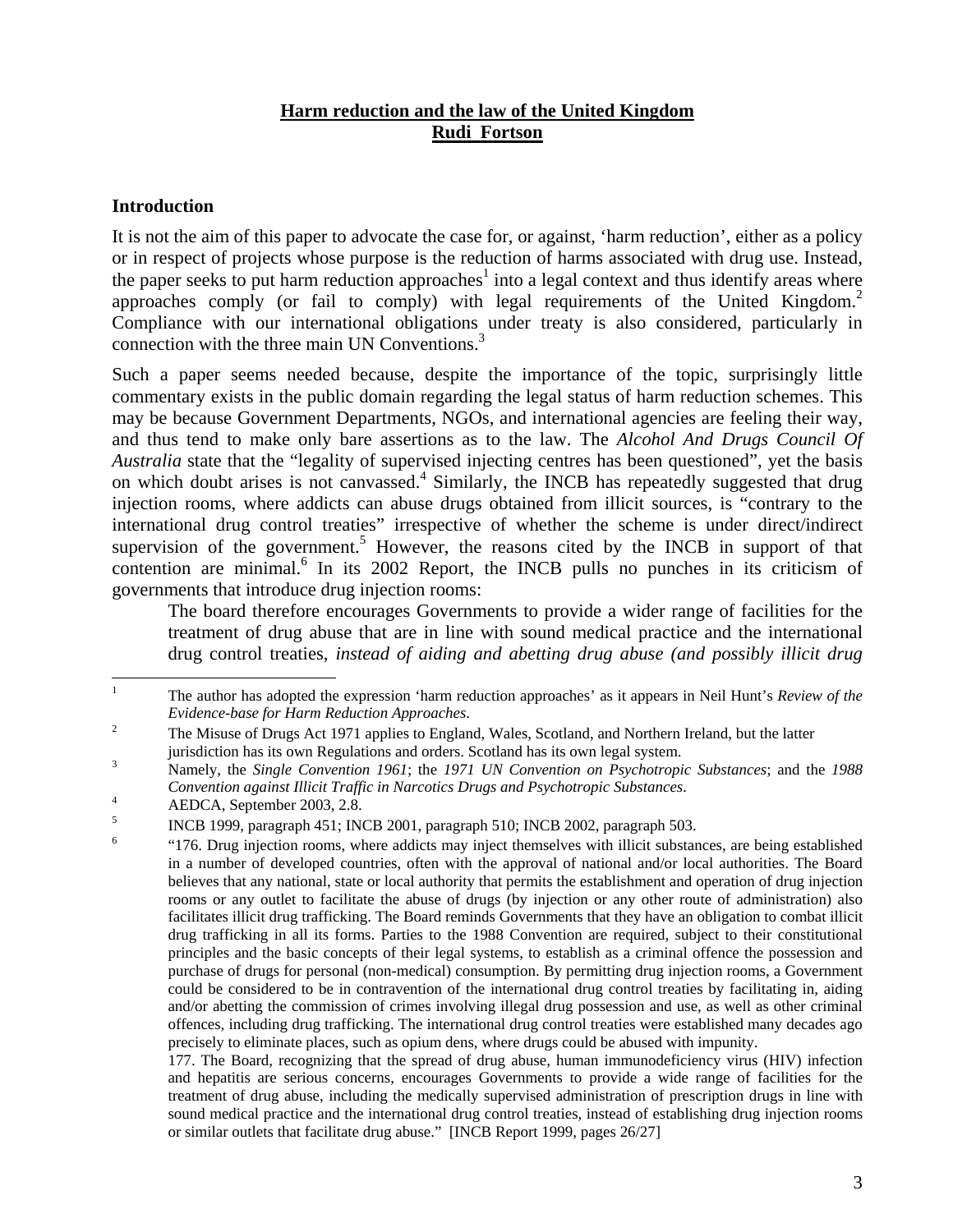*trafficking) through drug injection rooms and similar outlets*. 7 [Emphasis added.]

Not only are these bold statements made without further analysis, they are also at variance with the written opinion of the Legal Affairs Section to the UNDCP.<sup>8</sup> This matter is considered more fully later in this paper.

In November 2003, a detailed legal study of harm reduction programmes in Russia (principally in connection with needle exchange schemes) was published. There is much in that work that is relevant to those who operate harm reduction schemes in States other than Russia.<sup>9</sup> There is also in the public domain a concise academic legal opinion of the Swiss Institute of Comparative Law, on the *Use of Narcotic Drugs in Public Injection Rooms under Public International Law*. 10 Both texts are well reasoned; both texts offer criteria by which some aspects of harm reduction can be reconciled with the language of the three UN Conventions, yet both texts expose areas where the Conventions are deficient, due in large measure to the use of language that has been out-paced by events. There remains no consensus as to whether:

- (i) the provision of health services by a State is a matter for professionals in those services and therefore involves no question of law at all in the context of the three main UN Conventions;
- (ii) Article 3.2 of the 1988 UN Convention requires Parties to make the unlawful possession of scheduled drugs *for personal consumption* a criminal offence, and if so, in what circumstances;
- (iii) Articles of the UN Conventions are breached if, looking behind appearances, a scheme is driven primarily by motives other than harm reduction (e.g. law enforcement resources or priorities).

It is not proposed to dwell on issues such as the reach of the three UN Conventions, or the extent to which they impose prohibitions, or the extent to which they are permissive of actions. There is already a wealth of legal commentary concerning those matters.<sup>11</sup> However, a few general observations may be useful.

**First observation:** neither the lack of legal commentary, nor the absence of notable legal challenges to particular schemes, should be taken as indicating that such schemes are legal. Nor should these features be used to fortify a decision to replicate similar schemes in another jurisdiction (or district) without first seeking professional legal advice in the relevant area.<sup>12</sup> A legal challenge is usually a last-stop option. Many schemes wither or survive following the receipt of legal advice.

**Second observation:** the fact that a scheme is legal by the laws of one State will not necessarily

<sup>-&</sup>lt;br>7 E/INCB/2002/1, para.504.

<sup>8</sup> E/INCB/2002/W.13/SS.5; a copy of which is found in Appendix 13 to the Report of Professor Butler, "Harm Reduction Programmes and the Russian Legal System".

Professor William Butler, "Harm Reduction Programmes and the Russian Legal System", *International Family Health*, Nov 2003. A helpful digest of harm reduction initiatives, based on 15 scenarios, in the context of English criminal law, the Russian Criminal Code, and the UN Conventions, was devised and prepared by

Detective Sergeant Geoffrey Monahan, at Appendix 15.<br>
AVIS 99-121c January 7 2000 (Bertil Cottier, Deputy Director) (Internet paper).

<sup>11</sup> See the *Report of the Independent Inquiry into the Misuse of Drugs Act 1971* (March 2000, chairman Viscountess Ruth Runciman DBE; and see '*Room to Manoeuvre'*, Drugscope [work originally commissioned by and on behalf of the *Independent Inquiry*; *Decriminalising the personal use of cannabis in the United Kingdom: does international law leave room to manoeuvre?* Neil Boister, [2001] Crim. L.R. 171. See Fortson,

*Misuse of Drugs: Offences, Confiscation and Money Laundering*, 5<sup>th</sup> ed., 2005, Sweet & Maxwell Ltd.<br><sup>12</sup> See "Supervised Injecting Centres", *Alcohol and Drugs Council of Australia*, September 2003; 2.8.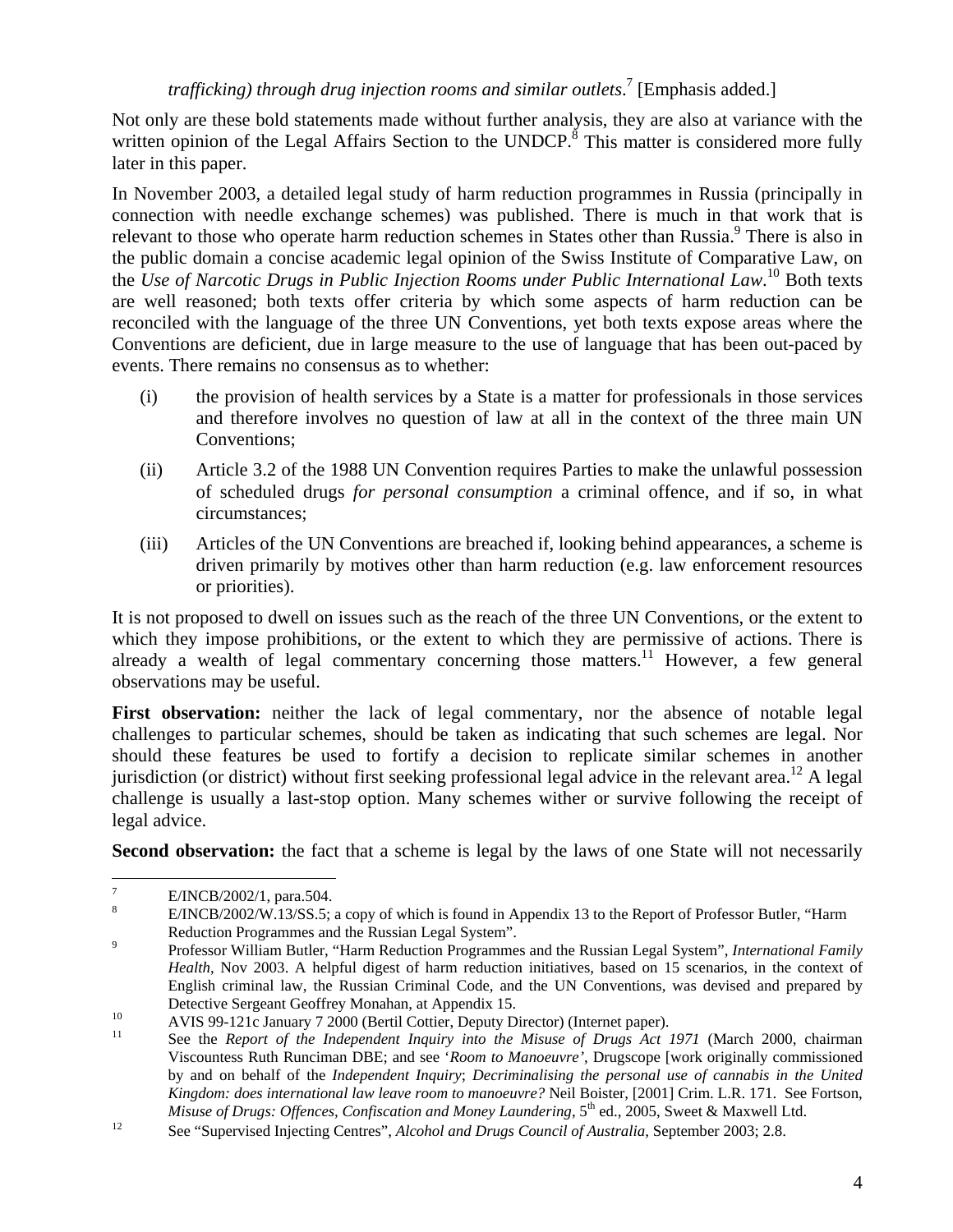mean that it is likely to be legal in another State, even though both States are signatories to the same international treaty. The existence of different legal systems may also make it impossible for one State to copy harm reduction models that exist elsewhere.<sup>13</sup>

**Third observation:** whereas *nations* are rightly concerned about fulfilling their international obligations, *individuals and organisations* must first look to domestic law for opinion as to whether a particular scheme is lawful there. So far as the United Kingdom is concerned, the courts will endeavour to give effect to the will of Parliament as expressed in the legislative instrument passed in that jurisdiction. Each of the three UN Conventions expressly provides that it is open to Parties to enact measures more severe than those required under the Convention in question.<sup>14</sup>

**Fourth observation:** even in the absence of such provision, there is no principle of United Kingdom law that requires statutes to be construed no wider than the purpose of an international treaty. This remains true notwithstanding that one of the main aims of the three UN Conventions is to promote the "treatment, education, after-care, rehabilitation and social reintegration" of drug users. $15$ 

**Fifth observation:** as a consequence of the third and fourth points, an individual or organisation is unlikely to persuade a court that it should disregard an unambiguous statutory provision, or to read such a provision 'up' or 'down', on the strength of the court's assessment of the purpose of a provision in a treaty or Convention.

**Sixth observation:** on matters of law reform, or the taking of a decision by the State as to whether it should act in a particular way, the State must consider its international obligations.

**Seventh observation:** although lawyers will apply legal reasoning in the construction of a Convention, this might not always be appropriate. This is because conventions and treaties often represent political or diplomatic consensus, so that the language of such instruments tends to be diplomatic or political rather than legalistic. The language used in the preamble to the 1961 Convention would not be used today: "*Recognizing that addiction to narcotic drugs constitutes a serious evil for the individual and is fraught with social and economic danger to mankind*" and "*Conscious of their duty to prevent and combat this evil*."

**Eighth observation:** although the language of a Convention might be appropriate for the period in which the Convention was signed, there will be occasions when it becomes necessary to give its Articles a purposive meaning rather than be construed literally. In this way, conventions become 'living', and evolve. $^{16}$ 

At the time the MDA 1971 was enacted, some senior and distinguished members of the Legislature expressed hope that recreational drug use, and problematic drug use, would not be a long-term social issue. In any event, the threat posed to public health by HIV was then unknown. Harm reduction, and the reasons for it, appear not to have been anticipated when the 1961 and 1971 Conventions were signed. The same is probably true in respect of the 1988 Convention. Had these

<sup>13</sup> 13 See *Australian Drug Policy Expert Committee Stage 1*, April 2000, para.4.5.2; Drugs. Responding to the issues: engaging the community, Stage 1 report 2000.<br>
See Article 23, UNC 1971; Article 24, UNC 1988.<br>  $\frac{15}{2}$ 

<sup>&</sup>lt;sup>15</sup> See Article 36.1 (b), UNC 1961.

That such evolution is possible, is demonstrated by the ECHR, the provisions of which were drafted soon after the Second World War in order to prevent gross acts of inhumanity, and abuse of power, but which were not then intended to be used to scrutinise actions of public authorities or domestic legal systems of Member States.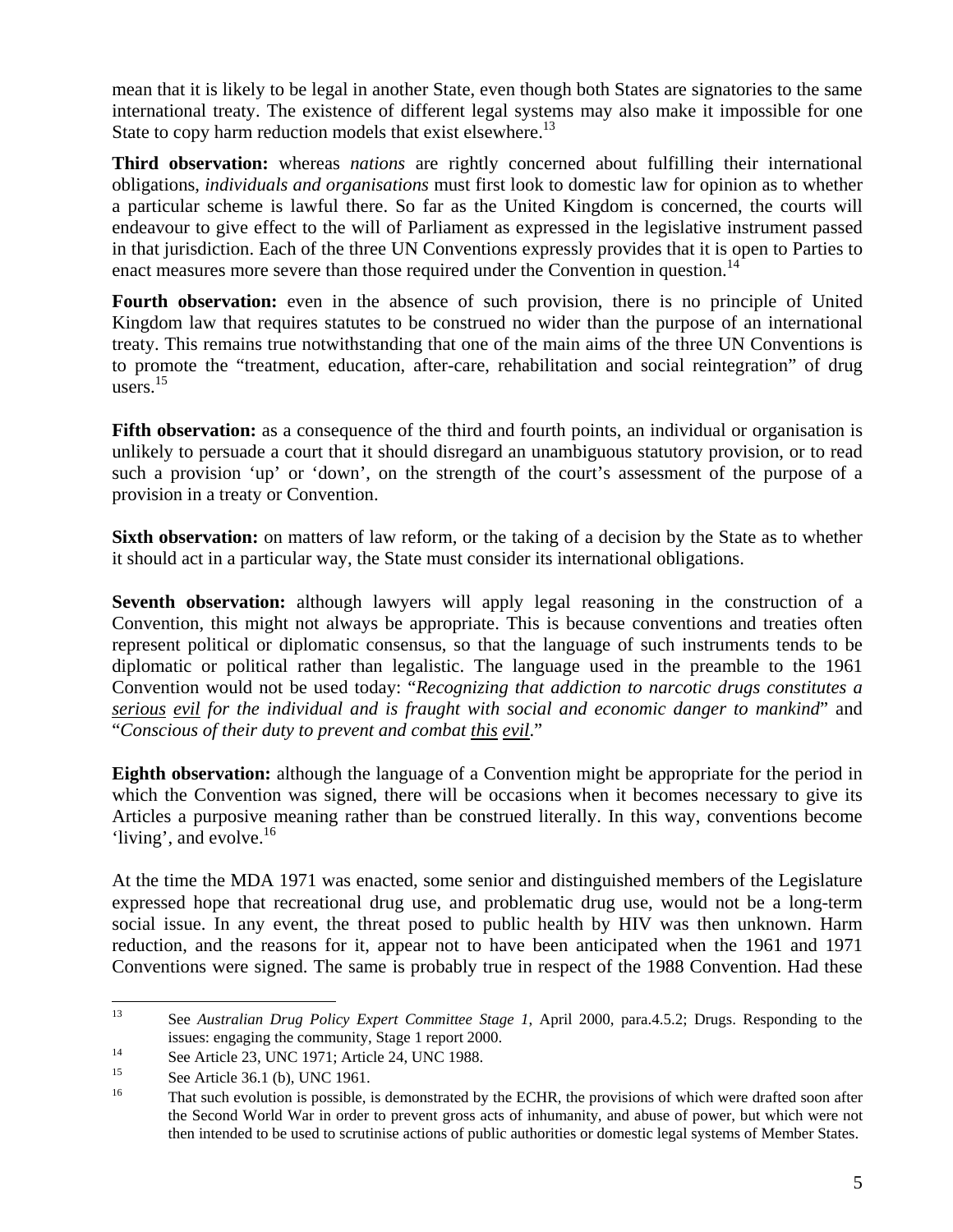matters been anticipated in the 1960s (or earlier), the Conventions, the MDA and its corresponding instruments, are likely to have been drafted in terms significantly different from current versions.

The Legal Affairs Section to the UNDCP state:<sup>17</sup>

36…The unfortunate facts that illicit drug markets are taking over parts of urban areas or of drug abusers poisoning themselves with adulterated substances do not invalidate the Parties obligation to combat drug abuse. If anything, *these new trends make it all the more urgent for them to find new ways to substantially reduce the illicit demand for drugs*. Even leaving the definition of treatment, rehabilitation or social reintegration to Parties, it seems clear that fulfilling their obligations under the treaties should be more comprehensive than just alleviating the harm associated with drug abuse. [Emphasis added.]

The Legal Affairs Section of the UNDCP prepared an opinion for the INCB dated the  $30<sup>th</sup>$ September 2002 entitled, *Flexibility of Treaty Provisions as Regards Harm Reduction Approaches*. 18 It states that the UNDCP has yet to adopt an official position on harm reduction, but that it would "support a balanced approach that would match supply reduction measures and prevention, treatment, and rehabilitation initiatives, with programmes aimed at reducing the overall health and social consequences and costs of drug abuse for both the individuals and their communities".19

Whether 'balance' as opposed to 'proportionality' is the appropriate approach, is a matter for others to judge, but the result is achievable and permissible by construing the Conventions in the manner suggested by this paper. Unfortunately, unlike the ECHR (European Convention on Human Rights), the three UN Conventions lack an evolving body of jurisprudence. However, a similar result could be achieved at a political level, but responses need to be coordinated and harmonised.

What follows is worth setting out in some detail. Under the heading of 'Legal Consideration' the Legal Affairs Section to the UNDCP say:

7. Already in their preambles, the international drug-control treaties set a general obligation on Parties, to limit the use of drugs to medical and scientific purposes. This is not only one of the main purposes of the Conventions, but also a substantial part of the spirit in which they were negotiated and brought into force. The opponents of *harm reduction* may find this fundamental obligation difficult to reconcile with some, if not most, of the programmes and practices undertaken as part of *harm reduction* policies.

Construed narrowly, the words "limit the use of drugs to medical and scientific purposes" might mean imposing an embargo on all other forms of use. However, 'limit' may also mean 'to restrict' or 'to curb'. This suggests schemes somewhat more forgiving of human failings. The Legal Affairs Section therefore goes on to summarise the main specific obligations of States under the Conventions:

8. Admittedly, articles 33, 36 and 38 of the 1961 Convention, articles 20 and 22 of the 1971 Convention, and article 3 of the 1988 Convention, create even more specific obligations on Parties. Among them:

a. Not to allow the possession of drugs except under legal authority.

<sup>17</sup> <sup>17</sup> E/INCB/2002/W.13/SS.5.

<sup>&</sup>lt;sup>18</sup> E/INCB/2002/W.13/SS.5.<br><sup>19</sup> E/INCB/2002/W/13/SS.5.

<sup>19</sup> E/INCB/2002/W.13/SS.5, para.6.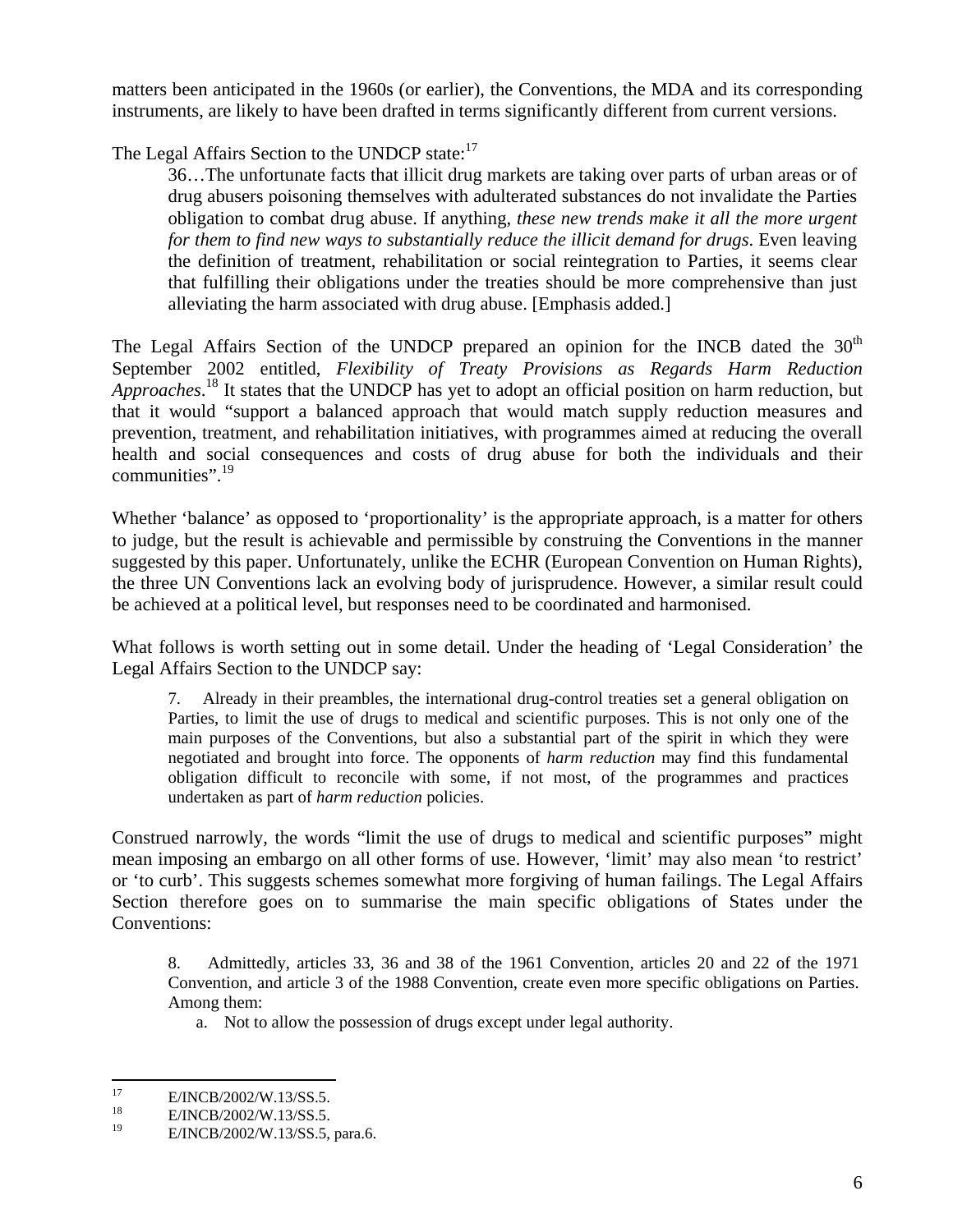- b. To make criminal offences the possession, purchase or cultivation of narcotic drugs or psychotropic substances for personal consumption contrary to the provisions of the Conventions.
- c. To make criminal offences the public incitement or induction of others, by any means, to commit any of the above offences, or to use narcotic drugs or psychotropic substances illicitly.
- d. To make criminal offences the participation in, association or conspiracy to commit, attempts to commit and aiding, abetting, facilitating and counselling the commission of any of the above offences.
- e. To take all practicable measures for the prevention of drug abuse and for the early identification, treatment, education, after care, rehabilitation and social reintegration of drug addicts.

As the Legal Affairs Section points out (below) the last obligation is less clear as to action States may take that would be convention-compliant. However, that obligation should be considered against the background of what was then known, against health issues that society is likely to face for some time:

- 9. The first four are very straightforward, and lend themselves to few contradicting interpretations, for instance on the issue of penalties. The last one is not so clear cut, since given its very nature, compliance with this obligation will necessarily depend on the interpretation by the Parties of concepts like prevention, treatment, rehabilitation and social reintegration, which are not defined by the treaties. State practice has shown that such interpretation may vary greatly from country to country and with it their understanding of how best to handle their respective drug abuse related problems, while complying with their treaty based obligations.
- 10. On the latter, it is worth noting that the treaties, also in their preambles, express their concern for the health and welfare of mankind, and for the health and social problems resulting from abuse. This might easily be construed as clear intent on the part of the treaties to combat drug abuse out of concern for its health and welfare consequences. Proponents of harm reduction might view this, in combination with the provisions of article 14, paragraph 4 of the 1988 Convention, as an express consent to alleviate the human suffering associated with drug abuse through harm reduction policies.
- 11. The provisions in article 14 go even further, authorizing Parties to base their demand reduction measures on recommendations of, inter alia, the United Nations. General Assembly resolution A/RES/S 20/4 (Declaration on the Guiding Principles of Drug Demand Reduction) would no doubt qualify as a United Nation's recommendation. In this respect, it should be noted that this resolution clearly states that:
	- "(b) Demand reduction policies shall:
		- (i) Aim at preventing the use of drugs and at reducing the adverse consequences of drug abuse;
		- $(ii)$  ...
		- (iii) Be sensitive to both culture and gender;
		- (iv) Contribute to developing and sustaining supportive environments."
- 12. From this, it could easily be argued that the Guiding Principles of Drug Demand Reduction provide a clear mandate for the institution of harm reduction policies that, respecting cultural and gender differences, provide for a more supportive environment for drug users. The implementation of such a mandate would of course be open to the Parties interpretation.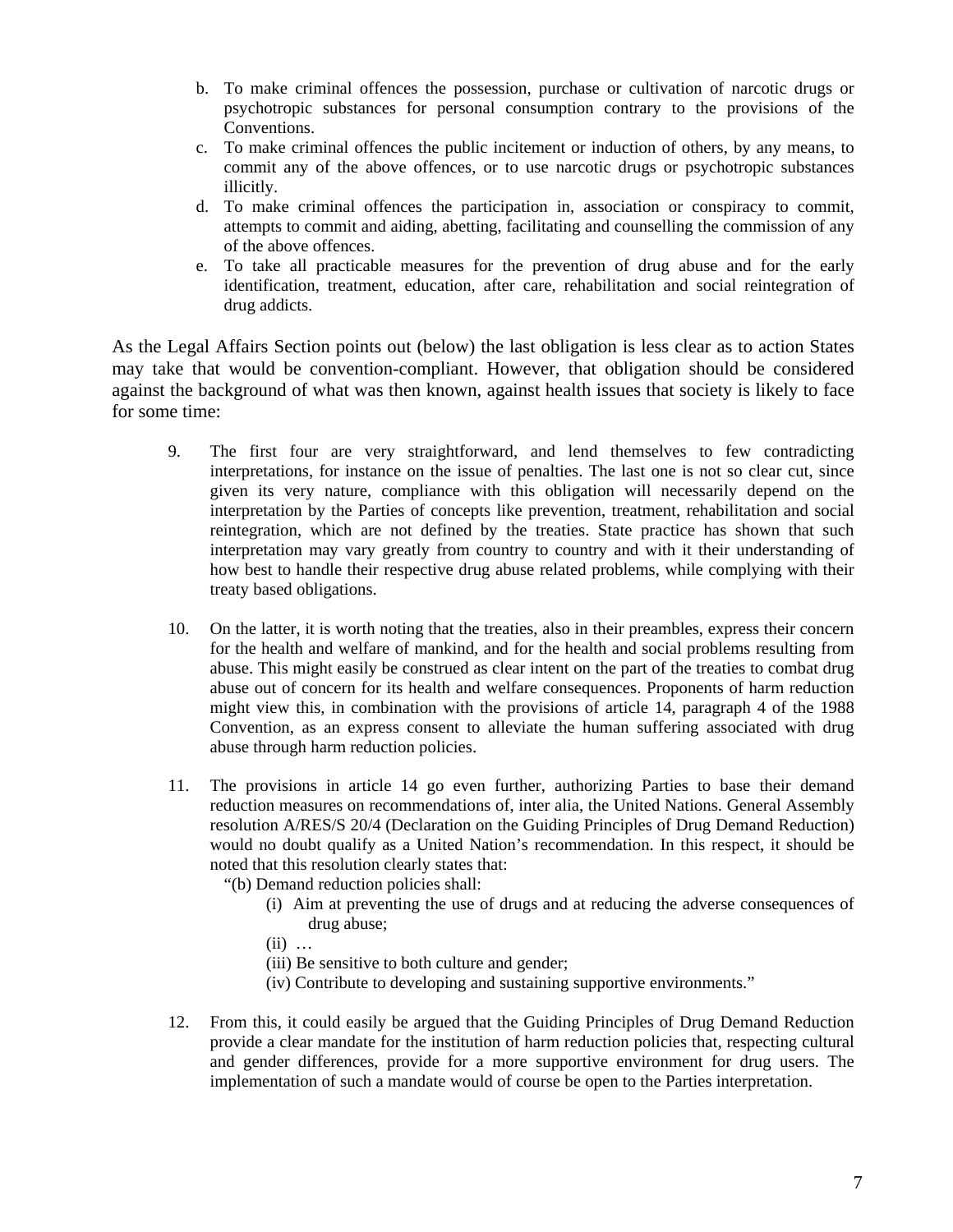13. Although General Assembly resolution A/RES/S-20/4 does not carry the legal weight of a treaty, and is in fact non-legally binding, it does reflect the evolution in the outlook of Parties on the drug abuse problem and the best means to cope with it. It also reflects a consensus of the international community on how to deal with drug abuse prevention and treatment. [Emphasis added.]

Much of the above is descriptive of possible arguments rather than expressing a concluded view as to whether the interpretation of the Conventions suggested by the 'proponents' of harm reduction is correct. However, it is when the Legal Affairs Section goes on to consider particular programmes that we see strong indications that a number of current projects are likely to be convention compliant (for example, substitution and maintenance treatment, drug injection rooms, and needle/syringe exchanges). These will be considered in greater detail in this paper, but it is important to stress at this stage that a scheme being convention compliant does not mean that the scheme will be lawful by the laws of the United Kingdom.

A point correctly made by the Legal Affairs Section,<sup>20</sup> is that it is not appropriate to make generalised assertions about the legality of harm reduction approaches. It is not possible to devise criteria by which harm reduction programmes are self-authenticating. Legal implications of harm reduction must be considered on a case-by-case, scheme-by-scheme, basis. This is largely because no definitive term of 'harm reduction' exists. In a seminal work for the initiative, *Forward Thinking on Drugs*, Neil Hunt described 'harm reduction' as a term "used to refer to both a set of general principles used to underpin policies concerning the way that societies respond to drug problems, and simultaneously, to some specific types of intervention, such as needle and syringe programmes and methadone treatment, which are often seen as being synonymous with 'harm reduction'".<sup>21</sup>

The phrase 'harm reduction' is descriptive of policy and programmes, but the latter does not necessarily help to define the former, or vice versa. In the creation, application, and enforcement of legal rules, definitions matter.

**Ninth observation:** although this country is not free to legislate entirely as it pleases (by reason of the three main UN Conventions), the Conventions give more room to manoeuvre than might be supposed.<sup>22</sup> The drafting of offences, the mental ingredient required to be proven by the prosecution, the classification of drugs, the penalties that can be imposed on offenders (or even whether there should be a prosecution at all) are matters left largely to the discretion of States.

**Tenth observation:** there is a view – perhaps gaining currency – that decisions made in the provision of health services do not, or ought not, to give rise to legal questions under the three main UNCs (United Nations Conventions). Thus, in the context of Art. 14 of the 1988 Convention entitled, "Measures to... eliminate illicit demand for narcotic drugs and psychotropic substances", the *Swiss Institute of Comparative Law* says that this provision "might be expected to contain concrete policy choices". Its opinion continues:

 $20\,$  $^{20}$  E/INCB/2002/W.13/SS.5, para.37.

<sup>21</sup> Hunt cites the definition framed by the International Harm Reduction Association, but a very similar and more concise definition is that provided by Riley *et al*: "a policy or programme directed toward decreasing the adverse health, social, and economic consequences of drug misuse without requiring abstinence from drug use". See D. Riley et al., "Harm Reduction: Concepts and Practice. A Policy Discussion Paper", *Substance Use and Misuse*, XXXIV (1999), 9–24. Professor William Butler tells us that this definition has been widely used at international conferences and in specialist literature. "*HIV/AIDS and Drug Misuse in Russia: Harm Reduction Programmes and the Russian Legal System*", Professor William Butler, International Family Health, DFID, 2003, p. 20.<br><sup>22</sup> Note the views of the *Independent Inquiry into the Misuse of Drugs Act 1971*.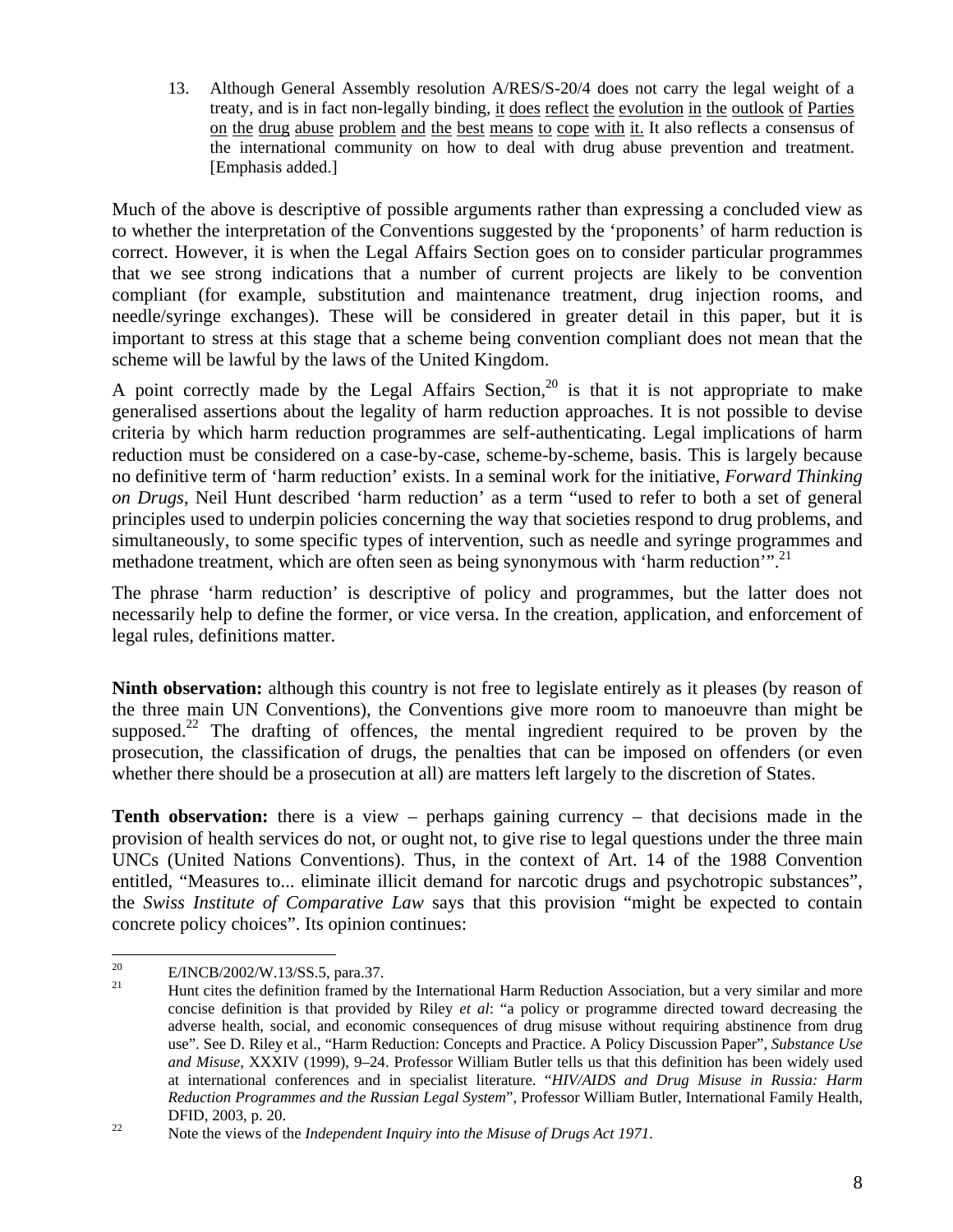Unfortunately, para. 4 simply exhorts States Parties to "adopt appropriate measures aimed at eliminating or reducing illicit demand for narcotic drugs and psychotropic substances, with a view to reducing human suffering and eliminating financial incentives for illicit traffic" and the choice of such measures is left entirely to the discretion of States Parties. No guidance at all is provided to the persons who must decide whether or not state-controlled public injection rooms are conducive to the rehabilitation and social reintegration of addicts, to the reduction of human suffering and to the elimination of financial incentives for illicit traffic. *This is indeed not a legal question at all, in the sense that medical experts, social workers and health policy makers are much better equipped than lawyers to provide reliable responses. Our Institute is certainly not in any position to provide a concrete response*. [Emphasis added.]

Although it may well be true that health service providers are much better equipped than lawyers to provide reliable responses, that is not to say that a decision taken to introduce a health scheme, including a harm reduction scheme, is not a legal question. The trend (at least in Europe) is for all actions by public authorities to operate according to law. Even if it is not a question that arises as a matter of international law, it is likely to be a legal question as a matter of domestic law.

**Eleventh observation:** it follows from the above that a distinction should be drawn between the role of the State, and that of an individual or an organisation (whether public or private). The latter must comply with local laws. States on the other hand, have choices as to whether (i) to seek to modify a Convention, (ii) to disregard a provision of a Convention, or (iii) to seek to justify a policy/programme by giving a provision a purposive construction. States will tend to adopt the third approach for the reasons given above.

**Twelfth observation:** there is a wealth of material expressing conflicting views as to whether, or in what circumstances, States are required to make the possession of drugs for personal consumption a criminal offence.<sup>23</sup> Despite the language of Articles  $4(c)$ ,<sup>24</sup> 33,<sup>25</sup> and 36.1(a), of the 1961 Convention, it would appear that these provisions were not intended to be directed against 'use' for personal consumption.<sup>26</sup>

There is no definitive view as to whether the 1971 UN Convention requires States to make possession or use of drugs specified in that instrument, a criminal offence. This turns on Articles 4,  $5<sup>27</sup>$  and 22.1(a). <sup>28</sup> One argument is that notwithstanding that Article 5.3 makes it "desirable" that

<sup>23</sup> 23 See the Swiss Institute of Comparative Law, *Use of Narcotic Drugs in Public Injection Rooms under Public International Law*, AVIS 99–121c January 7, 2000; and see Fortson, R., *Misuse of Drugs: Offences, Confiscation and Money Laundering, 2005, 5<sup>th</sup> ed., Sweet & Maxwell.*<br><sup>24</sup> "The parties shall take such legislative and administrative measures as may be necessary...(c) to limit

exclusively to medical and scientific purposes the production, manufacture, export, import, distribution of, trade in, use and possession of drugs."<br>
"The Parties shall not permit the possession of drugs except under legal authority".<br>
See the Penort prepared by the Secretarist for the 5<sup>th</sup> United Nations Congress on t

See the Report prepared by the Secretariat for the 5<sup>th</sup> United Nations Congress on the *Prevention of Crime and the Treatment of Offenders* (A/Conf.56/10); and see the *Report on the 11th International Conference on International Law*, 1974; and Noll, *Drug Abuse and Penal Provisions of the International Drug Control* 

*Treaties*, Bulletin on Narcotics, Issue 4-003, 1977.<br>
<sup>27</sup> "5.3. It is desirable that the Parties do not permit the possession of substances in Schedules II, III and IV except under legal authority."<br>
<sup>28</sup> "22.1.(a) Subject to its constitutional limitations, each Party shall treat as a punishable offence, when

committed intentionally, any action contrary to a law or regulation adopted in pursuance of its obligations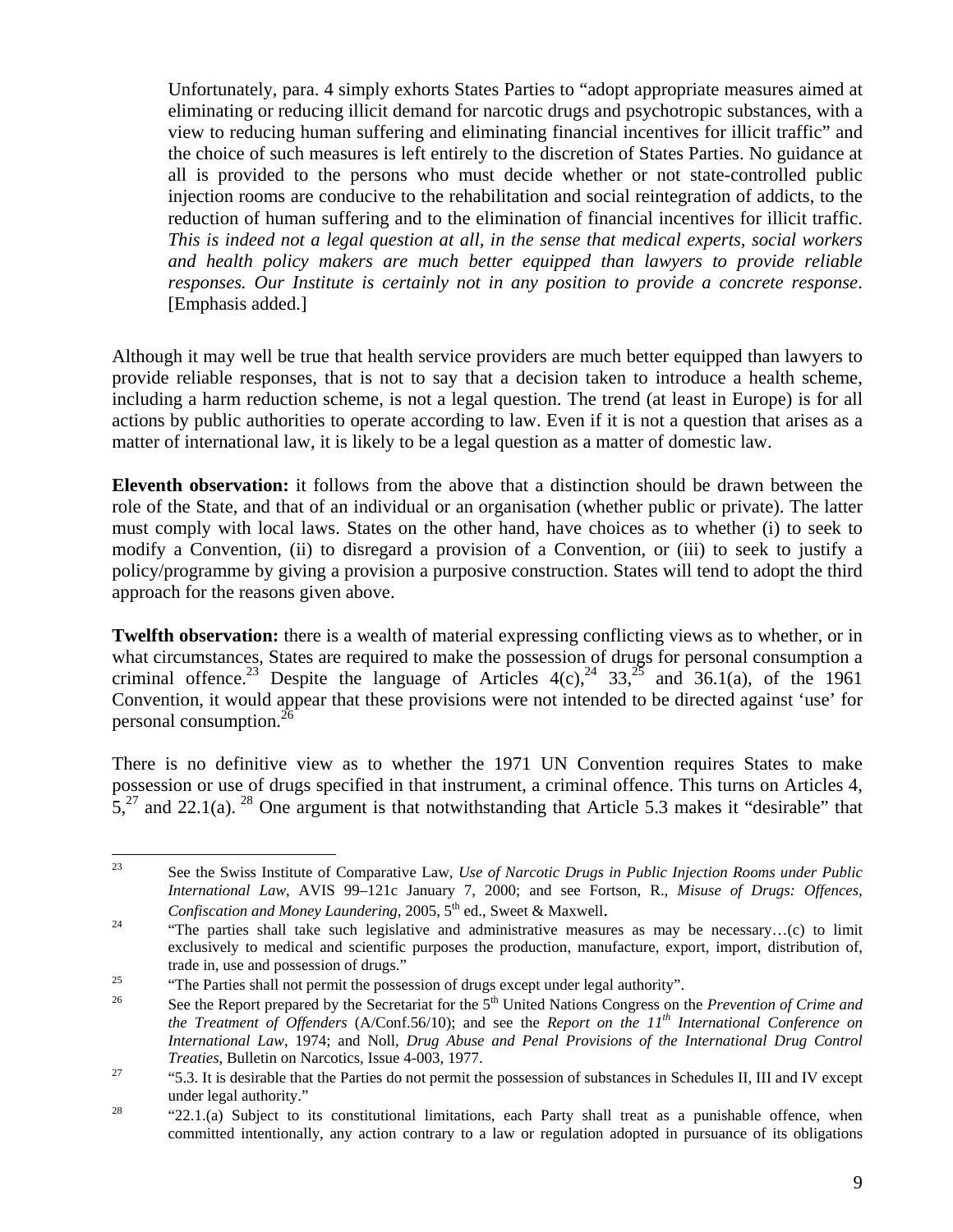possession of substances should not be permitted except under legal authority, Article 22.1(a) requires any action to be a punishable offence if it is contrary to a law adopted in pursuance of its obligations under the 1971 Convention. One interpretation of this provision is that if a State makes possession for personal consumption unlawful (i.e. forbidden) then that action should also be a 'punishable offence' (some commentators might equate that phrase with 'criminal offence'). A contrary argument is that Article 5.3 does not give rise to an 'obligation', and therefore a law relating to possession is not caught by Article 22.1(a) at all.

More difficult is the effect of Article 3.2 of the 1988 UN Convention.<sup>29</sup> At first sight, this provision could not be clearer in requiring States to make possession 'for personal consumption' a 'criminal offence'. However, the Swiss Institute of Comparative Law points out that "this obligation exists only in so far as the relevant activities are '*contrary* to the provisions of the 1961 Convention, the 1961 Convention as amended or the 1971 Convention'". Their argument is that if (as they contend) possession was not in fact contrary to the earlier UN Conventions then Article 3.2 of the 1988 UN Convention does not alter the position. The Swiss Institute draws attention to Article 25 that states the provisions of the 1988 Convention "shall not derogate from any rights enjoyed or obligations undertaken by Parties to this Convention under the 1961 Convention, the 1961 Convention as amended and the 1971 Convention". However, the analysis is not infallible because Article 25 refers to "obligations undertaken by the Parties", so that if States did regard themselves bound by the UN Conventions to forbid the possession of drugs for personal consumption, then this action must also be made a criminal offence by virtue of the 1988 Convention.

Leaving those arguments aside, the United Kingdom has made it a criminal offence for any person to be in unlawful possession of a controlled drug (s.5(3), MDA 1971). It is sometimes said that this excludes use, so that use is not criminalised under the MDA 1971. That is wrong. 'Use' is not specifically mentioned in the Act because a person cannot use a drug without first being in possession of it. A person who has ingested a drug can (in theory) be charged on the basis that s/he possessed it at some earlier time. The fact that such prosecutions are rare has more to say about the exercise of discretion rather than the literal construction of the MDA.

# **Harm reduction as 'back-door legalisation', or 'going soft on drugs'**

An argument sometimes deployed by opponents of harm reduction is that it represents a back-door approach to 'decriminalising' drug use, or 'legalising' drug use (or even drug supply).

The terms 'decriminalisation', 'legalisation', and 'depenalisation' are often not defined by those who use them, and mean different things to different people. 'Decriminalisation' is sometimes subdivided into 'de facto' or 'de jure' decriminalisation. Commentators and debaters would be well advised to define what *they* mean by those terms – or better still, not to use them at all. Even if the MDA was repealed in its entirety, the Medicines Act 1968 with its array of offences would be likely to remain in place and be enforced.

The suggestion that the United Kingdom is 'going soft on drugs' is not supported by the history of drug control legislation in the United Kingdom. The number of drugs controlled under the Misuse

 under this Convention, and shall ensure that serious offences shall be liable to adequate punishment, particularly by imprisonment or other penalty of deprivation of liberty."

 $29$  "3.2. Subject to its constitutional principles and the basic concepts of its legal system, each Party shall adopt such measures as may be necessary to establish as a criminal offence under its domestic law, when committed intentionally, the possession, purchase or cultivation of narcotic drugs or psychotropic substances for personal consumption contrary to the provisions of the 1961 Convention, the 1961 Convention as amended or the 1971 Convention."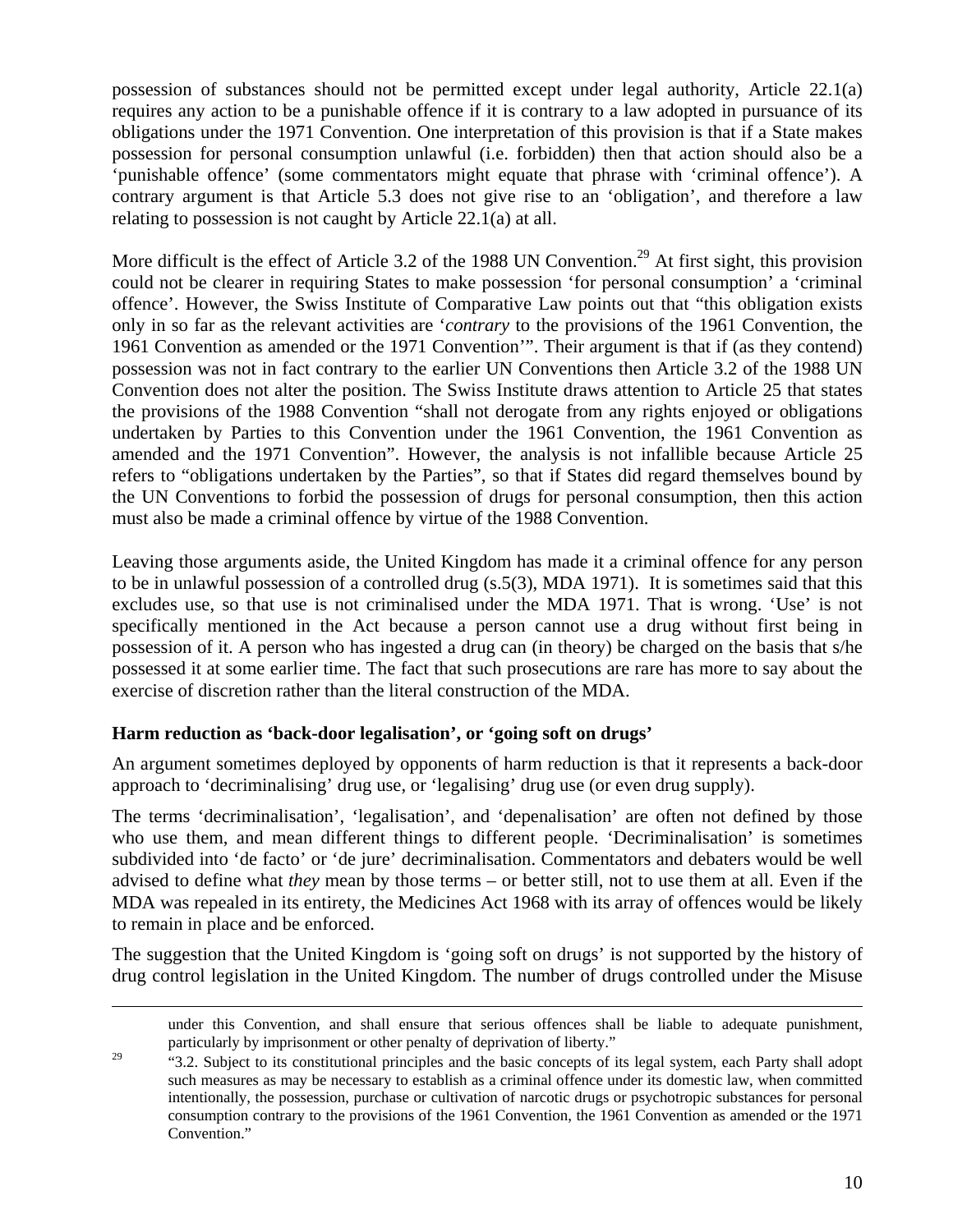of Drugs Act is at an all-time high. The offence of permitting premises to be used for any activity contrary to section 8 of the Misuse of Drugs Act is now a 'drug trafficking offence' for the purposes of the Proceeds of Crime Act 2002. One act of 'drug trafficking' is deemed to be 'criminal lifestyle' for the purpose of the confiscation regime under the 2002 Act.30 *Cannabis* and *cannabis resin* are to be reclassified as Class C drugs, but the unlawful possession of either drug will remain an arrestable offence – although the possession of other Class C drugs will (now) continue not to be arrestable.<sup>31</sup> The power of arrest has been carried over to Class C only because the drug in question is *cannabis*. 32

Penalties for trafficking in any Class C drug have sharply increased under the Criminal Justice Act 2003, from 5 years' imprisonment to 14 years' and/or an unlimited fine (if convicted on indictment). Once again this change was driven by the reclassification of cannabis and cannabis resin to Class C.

On the other hand, the provision of swaps, utensils for the preparation of a controlled drug, citric acid, filters, water ampoules for injection when supplied or offered for supply in accordance with the Medicines Act 1968, by practitioners, pharmacists, and "persons employed or engaged in the lawful provision of drug treatment services", is now exempt from section 9A of the Misuse of Drugs Act 1971.<sup>33</sup> It would seem that ampoules of water for injection continue to be Prescription Only Medicines and thus subject to the prescription requirements under the Medicines Act  $1968$ ,  $34$ not, be it noted, under the MDA 1971.

A wider group of persons may now prescribe, supply, possess, and administer specified controlled drugs in certain circumstances only.35

There is of course a difference between actions public authorities are *empowered* to take (e.g. by statute) and actions that are *appropriate* for public authorities to take in all the circumstances (i.e. as a proportionate response). The use of 'discretion' in the criminal justice process is a good example. Discretion is one way to mitigate the harshness of legal rules, and one method by which legal responses are kept 'proportionate'. As the intensity of legal controls increases, so the area of discretion tends to widen. Too little has been said by legal commentators concerning the importance of discretion as a legal concept or tool.

 $30<sup>°</sup>$ Statutory assumptions are automatically triggered if a defendant has a 'criminal lifestyle', so that all wealth held by him at the time of his conviction, and all property passing through his hands in the six-year period before he was charged, will be assumed to be his proceeds from criminal conduct unless he proves otherwise

<sup>(</sup>note: the civil standard of proof is applicable at all stages of confiscation proceedings). 31 As a result of Government amendments introduced at a late stage in the history of the Criminal Justice Bill (now the Criminal Justice Act 2003). 32 One might wish to pause to consider what it is about *cannabis* that has taken Parliament to these lengths. The

police have argued that the power of arrest in respect of cannabis is a useful law-enforcement tool. Perhaps it is – but not in the reduction or prevention of cannabis use. The power may well enable the police to justify arrest in the pursuit of other police objectives (e.g. dispersing a crowd, and gathering intelligence by questioning the suspect), but in the absence of evidence of a causal link between the taking of cannabis and the commission of criminal offences, the only logical explanation for the move is that (ironically) cannabis is the most popular controlled drug of choice used by the greatest number. If cannabis lost its popularity overnight, that particular justification for arresting an individual would disappear, and thus the means by which intelligence is gathered

falls away. 33 *Misuse of Drugs (Amendment) (No.2) Regulation 2003, SI 2003/1653.*

<sup>&</sup>lt;sup>34</sup> Prescription Only Medicines (Human Use) Order 1997.<br> *Minuse of Drugs (Amendmant)* (*No.* <sup>3</sup>) *Pequlations* 

<sup>35</sup> *Misuse of Drugs (Amendment) (No. 3) Regulations 2003,* SI 2003/2429. The earlier *Misuse of Drugs Regulations 1973* and its amending instruments have been revoked, and similarly, the *Misuse of Drugs Regulations 1985* [SI 1985 No. 2066], as amended by SI 1986 No. 2330, SI 1988 No. 916, SI 1989 No. 1460, SI 1990 No. 2630, SI 1995 No. 2048 and SI 1995 No. 3244, have been repealed.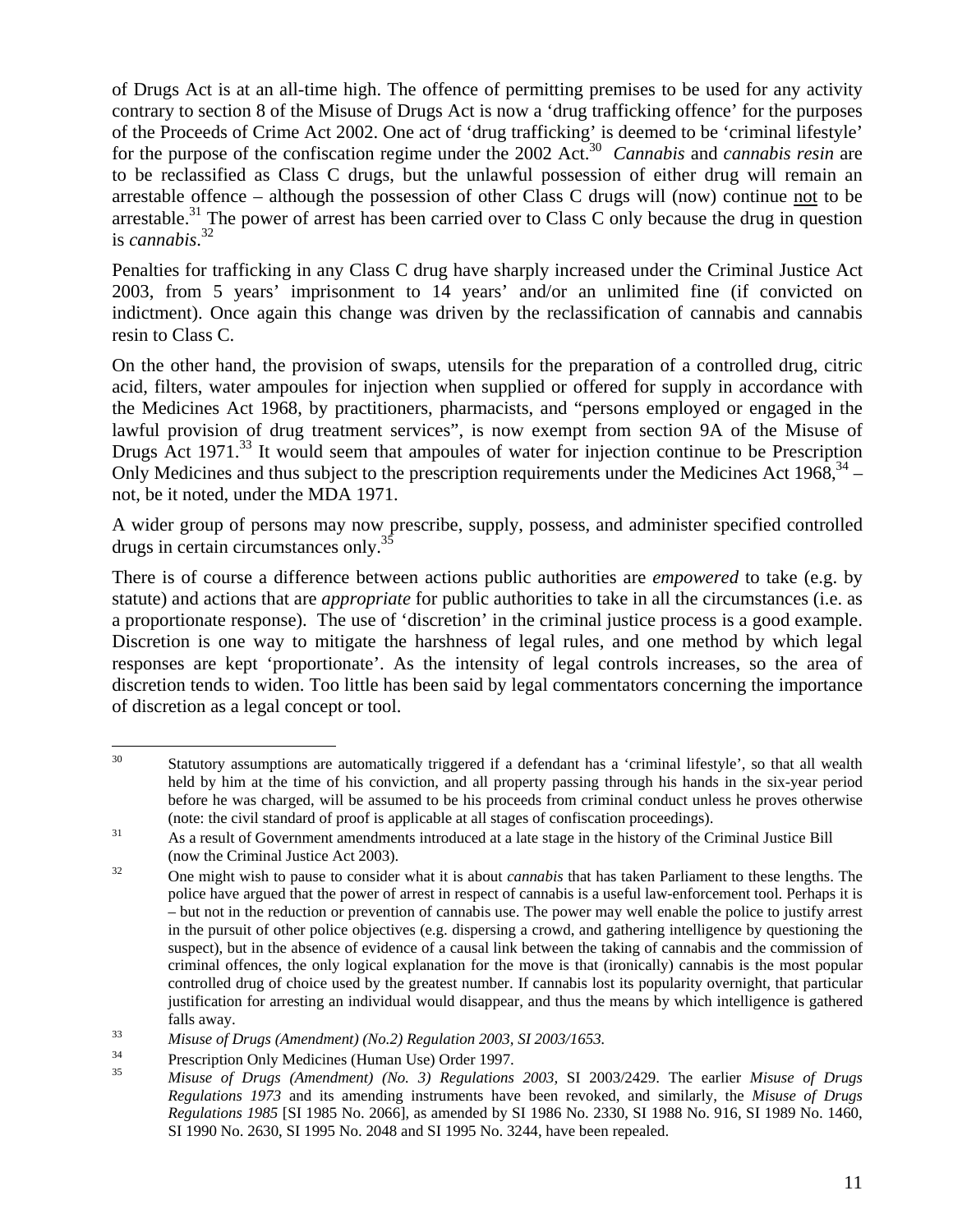# **Basic scheme of the Misuse of Drugs Act and the M.D. Regulations 2001.**<sup>36</sup>

The MDA provides the basic legal framework for controlling the distribution and use of drugs specified in three Classes (A, B and C) in Schedule 2. The Act:

- (i) makes certain activities unlawful
- (ii) makes unlawful acts criminal offences
- (iii) empowers the Secretary of State to make Regulations
- (iv) empowers the Secretary of State to take other administrative steps regarding the use, custody, and distribution of controlled drugs
- (v) grants powers of law enforcement.

The Misuse of Drugs Act tends to follow a two-stage approach in the creation of offences. Firstly, certain activities are made 'unlawful' (e.g. possession, s.5(1)). Second, the unlawful act is then made an 'offence' (e.g. possession, s.5(2)) subject to certain exceptions or exemptions.

This two-stage approach is unusual in the creation of criminal offences. However, it is important to bear in mind that although many unlawful acts are criminal offences, it does not follow that every 'unlawful' act must be 'criminal'. For example, leaving a roller-skate on a busy staircase causing injury to another, is unlawful because the act is negligent, but it is unlikely to be criminal unless the act was deliberately intended to cause bodily harm. Unlawful acts may give rise to remedies in the civil courts (e.g. damages or an injunction), whereas unlawful acts that are criminal offences are triable in criminal courts where a penalty might be imposed if the offender is convicted.

It would therefore be theoretically possible to devise a scheme (under the Misuse of Drugs Act) by which the distribution of particular controlled drugs remains unlawful (i.e. in that sense 'not legalised'), but where a breach of the scheme would not amount to a criminal offence (in that sense 'decriminalised'). Redress would be available in civil proceedings but a prosecution would not result. Some commentators might go further and argue that some acts should not be regulated at all (e.g. possession for personal use). This is sometimes described, in its purest sense, as 'legalisation'.37 Harm reduction regimes would thus be health, safety, and education causes, enforced largely through civil processes.

As mentioned above, even if the Misuse of Drugs Act was swept away, the Medicines Act 1968 is likely to remain. That Act, too, creates a number of offences albeit largely against persons engaged in the unauthorised retail/supply of particular substances.

Although the MDA 1971 is sometimes described as an instrument of 'prohibition', what tends to be neglected is the impact of Regulations made under the Act, particularly the Misuse of Drugs Regulations 2001.<sup>38</sup> Their effect can be shortly stated: what the Misuse of Drugs Act prohibits, the Misuse of Drugs Regulations 2001 permit.

The mechanism for making regulations under the MDA provides considerable scope for sensible and flexible approaches to drug issues, including harm reduction schemes. As the *Independent Inquiry on the Misuse of Drugs 1971* observed, much could be achieved without the need for changes to primary legislation.<sup>39</sup> It concluded that the Conventions and the MDA "are thus flexible"

<sup>36</sup> 

<sup>&</sup>lt;sup>36</sup> For a summary of offences, and a summary of the Regulations, see Appendix.<br><sup>37</sup> Unfortunately, the terms 'decriminalisation', 'depenalisation' and 'legalisation' are often used interchangeably, or in a muddled way. Nevertheless, those who argue for "legalisation" or "decriminalisation" often overlook

that the law may exist in layers.<br>
SI 2001 No. 3998; as amended by SI 2003/1432; SI 2003/1653.<br>
Si 2003/1653.

Viscountess Ruth Runciman, DBE (Chair), Police Foundation, March 2000.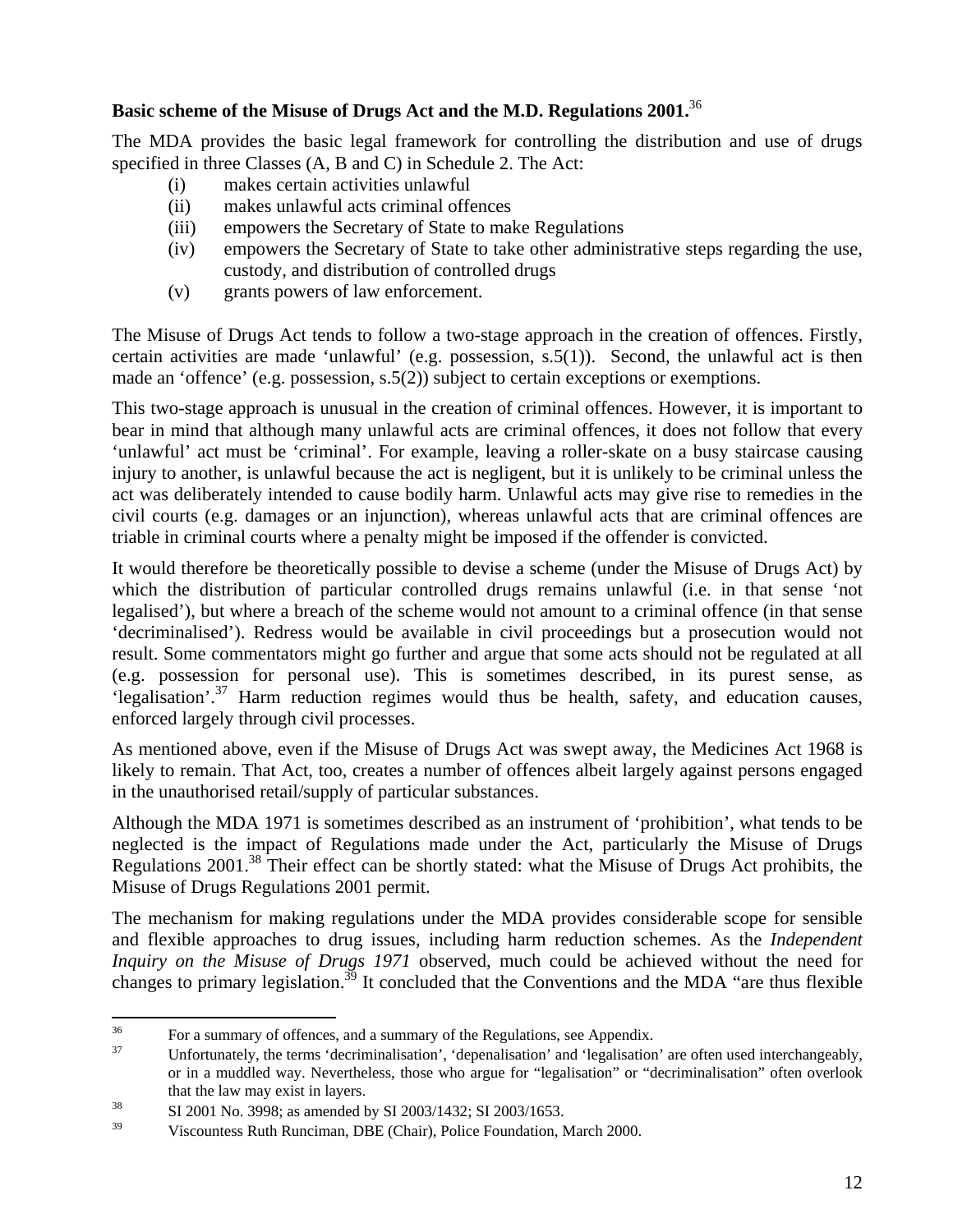regulatory instruments under which much remains permitted. They should not be regarded as solely repressive."<sup>40</sup> The merit of the United Kingdom statutory scheme should therefore not be belittled. It should be noted that it will be by Modification Order that *cannabis* and *cannabis resin* are reclassified, and it will be by Regulation that the medicinal use of *cannabis* might be permitted.

By working the MDA and the Regulations together, many different results can be achieved, and achieved quite quickly: usually by secondary legislation.

#### Purpose(s) of the MDA 1971

With the above in mind, it is instructive to turn to the Long Title of the Misuse of Drugs Act  $1971<sup>41</sup>$ which describes the Act as making "provision with respect to dangers or otherwise harmful drugs and related matters, and for purposes connected therewith".

Section 1 sheds more light on the purpose of the MDA, and it creates the Advisory Council on the Misuse of Drugs. The ACMD (is given the task of advising ministers on "*measures (whether or not involving alteration of the law) which... ought to be taken for preventing the misuse of... drugs or dealing with social problems connected with their Misuse*". The reference to "drugs" is not confined to controlled drugs, but includes any drug "likely to be misused and which the misuse is having or... capable of having harmful effects sufficient to constitute a social problem" (section 1(2)).

Measures are to be taken for (a) restricting the availability of drugs or supervising the arrangements for their supply; (b) enabling persons affected by the misuse of such drugs to obtain proper advice, and for securing the provision of proper facilities and services for the treatment, rehabilitation and after-care of such persons; (c) for promoting co-operation between the various professional and community services; (d) for educating the public in the dangers of misusing such drugs and (e) promoting research.

In order to deal with issues concerning commitments under treaty to which the United Kingdom is a party, section 1(3) empowers the Secretary of State (the Home Secretary) to be advised by the ACMD about appropriate legislative measures which should be taken following any decision, or point, taken by any organisation created under any treaty.<sup>42</sup>

It will be noted that the measures referred to in section 1 of the MDA do not insist on abstinence or zero tolerance.

# **Recent initiatives and developments in the United Kingdom and elsewhere**

In the 1994 Report, by the Advisory Council on the Misuse of Drugs,  $43$  it said that the elimination of drug misuse is "generally regarded as an unobtainable goal",<sup>44</sup> and that containment rather than elimination of drug misuse, is the more "realistic objective".45 The Council recommended the wider adoption of harm reduction principles in developing enforcement strategies:

 (iii) Enforcement should support the efforts of other agencies working to reduce the harm caused by drug misuse.

 $\overline{a}$ 

 $^{40}$  Idem, Chapter 1, para. 3.

<sup>41</sup> For completeness, it is appropriate at this stage to record that the MDA 1971 applies – with some modifications – to England, Wales, Scotland, and Northern Ireland. 42 The creation of the ACMD was an astute attempt to give the Misuse of Drugs Act life-blood in the hope that it

would make the Act a living instrument.<br><sup>43</sup> Part II: Police, Drug Misusers and the Community.

 $^{44}$  Para. 1.1.

Para. 4.1.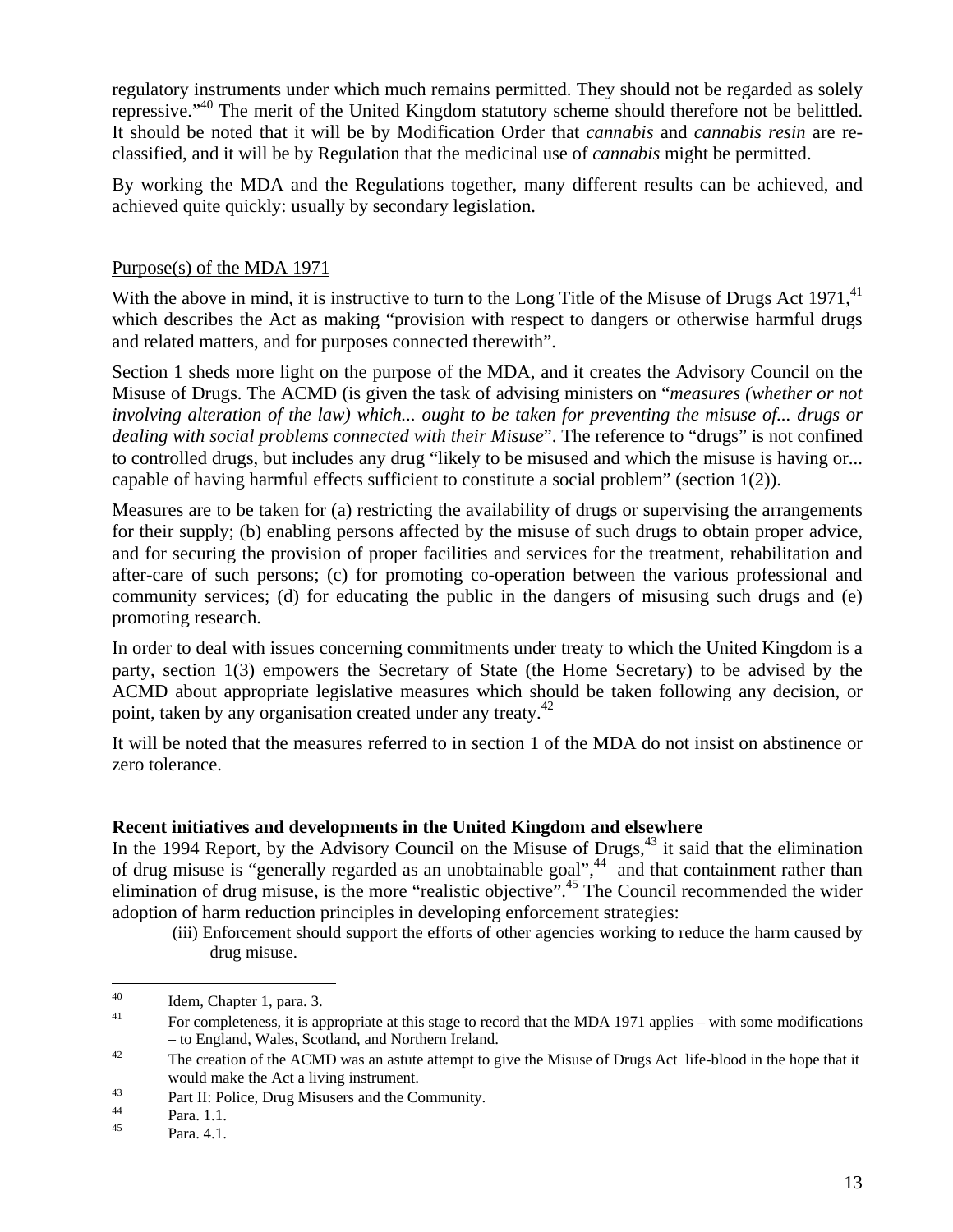(iv) A recognition that harm reduction has a part to play in returning areas to normality through improvements to the environment, such as better street lighting, public buildings and amenities.

In assessing the room for manoeuvre/options, we should also consider positive statements made within the institutions of the UN and EU (emphasis has been added by way of italicised type):

(i) UN System Strategic Plan for HIV/AID 2001–2005

"Joint action to establish evidence-based guidelines for effective HIV prevention and care interventions, programmes and policies targeting IDUs, with a focus on how to package multicomponent approaches and ensure appropriate linkages with programmes for overlapping vulnerable groups (including sex workers, prisoners, street youth), to be undertaken by WHO and GRN.

Production and dissemination of intervention and training guidelines with a particular emphasis on outreach, HIV risk reduction counselling, needle and syringe programming and drug dependence treatment (including methadone and other substitution therapy), to be undertaken by WHO and UNDCP."

(ii) UN Administrative Committee on Coordination – paper Sept 2000

"25. *Protection of human rights is critical for the success of prevention of HIV/AIDS.* People are more vulnerable to infection when their economic, health, social or cultural rights are not respected. Where civil rights are not respected, it is difficult to respond effectively to the epidemic.

29. *Drug demand reduction and HIV prevention programmes should be integrated into broader social welfare and health promotion policies* and preventive education programmes. Specific interventions for reducing the demand for drugs and preventing HIV should be sustained by a supportive environment in which healthy lifestyles are attractive and accessible, including poverty reduction and opportunities for education and employment. It is desirable to include multidisciplinary activities and provide appropriate training and support to facilitate joint working.

30. *Drug abuse problems cannot be solved simply by criminal justice initiatives. A punitive approach may drive the people most in need of prevention and care services underground.* Where appropriate, drug abuse treatment should be offered, either as an alternative or in addition to punishment. HIV prevention and drug abuse treatment programmes within criminal justice institutions are also important components in preventing the transmission of HIV."

(iii) EU Action Plan 2000–2004

#### "2. Action on demand reduction

The highest priority should be given to health, education, research and training activities and on instruments to combat social exclusion… A comprehensive approach is still considered to be the best strategy to meet future problems. Such an approach should cover all areas of drug abuse prevention, from discouraging the initial use to *reducing* the negative health and social consequences of drug abuse. Community based prevention programmes and peer education projects should be implemented on a wider scale in the Member States."

(iv) On the Mid-Term Evaluation of the EU Action Plan on Drugs (2000–2004)

- Needle exchange and methadone substitution treatment feature particularly prominently amongst the measures in place in Member States in view of reducing the risks associated with drug dependence.
- Treatment for drug addicts in prisons is also being taken seriously. Drug-free sections in prisons are becoming more common.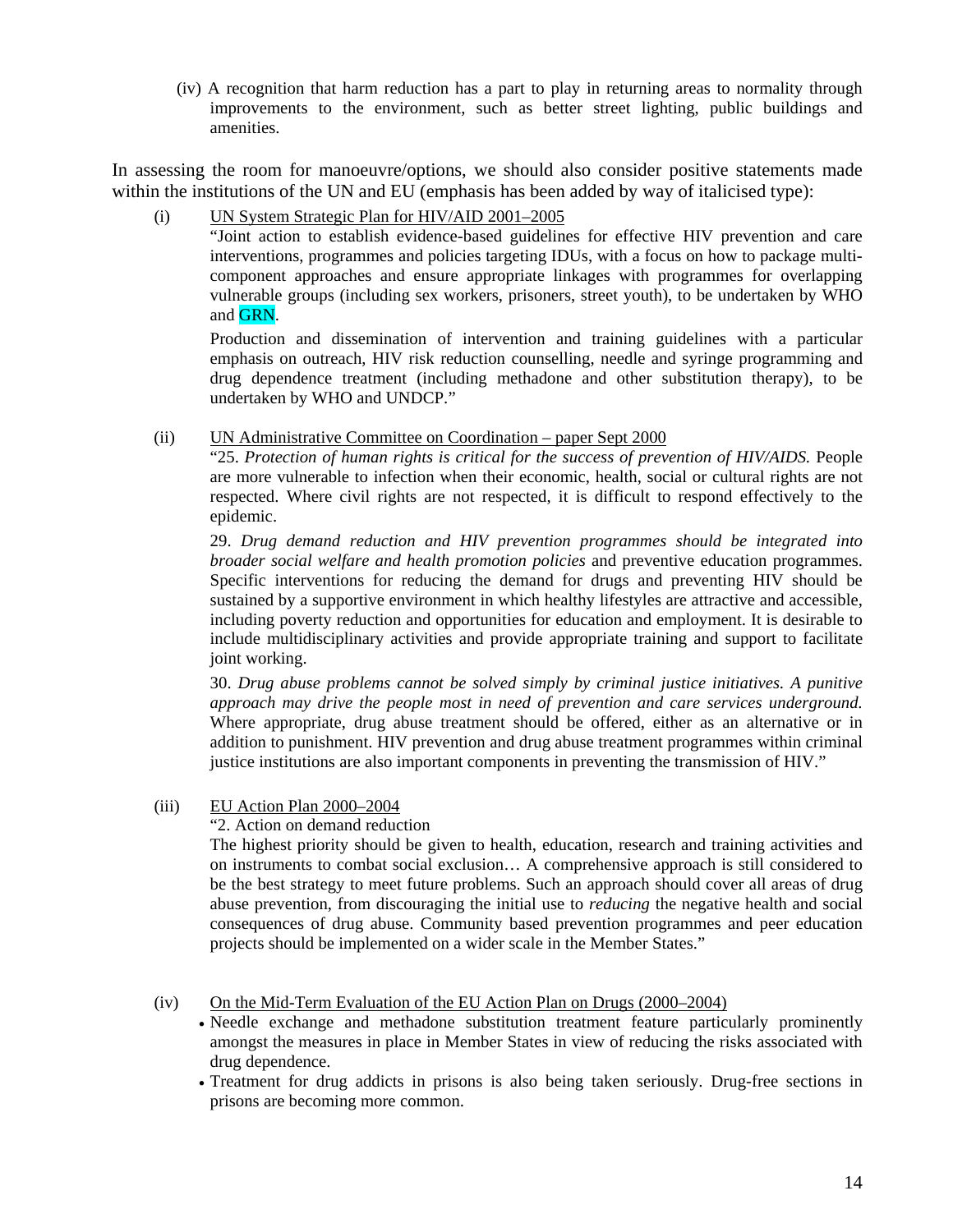## (v) Framework and the Instruments of the EU in the field of Drugs 2002

"Regarding the protection and improvement of public health, Article 152 of the EC Treaty, as amended at Amsterdam, stipulates that 'The Community shall complement the Member States' action in reducing drugs-related health damage, including information and prevention.' The subsidiarity principle is fully applicable and there is no scope for harmonizing the Member States' health policies. But the new Treaty generally strengthens the possibilities for Community projects in the field by adding improvement to the public health prevention aspect. That opens up the possibility of Community action under the risk reduction approach."

## (vi) Draft Report European Parliament,  $11^{th}$  Nov. 2002 Amendment 2, Paragraph 2, subparagraph 1 *Amendments by Parliament*

(1) lower the threshold for drug users to seek help by providing information and counselling to promote risk and harm reduction and by facilitating their access to appropriate services at a local level.

## (vii) National Action Plan – Portugal – Horizon 2004

Harm reduction policies should help not only to prevent the risk of propagation of infectious and contagious diseases (in particular, contamination by AIDS and hepatitis B and C), but also prevent social marginalization and delinquency, as well as help to create an environment in which drug addicts are motivated to attend treatment programmes.

#### *Aims and overall guidelines*

1. Create a primary national network for harm reduction, comprising street teams, contact and information points, needle exchange schemes and low threshold methadone substitution programmes, in 100% of districts and a secondary national harm reduction network covering all municipalities with critical high consumption areas, with more appropriately designed harm reduction programmes;

… 3. Provide harm reduction programmes accessible to 100% of drug addicted prisoners…"

The development and deployment of harm reduction schemes are well advanced in many jurisdictions. As the *Swiss Institute of Comparative Law* has noted:

All three of the relevant international conventions contain provisions of an essentially programmatic nature which specifically refer to 'drug abusers'. Art.36, subpara.1(b) and Art.38 of the 1961 Convention, Art. 20 and Art. 22, subpara.1(b) of the 1971 Convention and Art.3, para.4 of the 1988 Convention uniformly refer to the 'treatment, education, aftercare, rehabilitation and social reintegration' of abusers. The obligations of States Parties in this respect are formulated in very flexible and vague terms. They are required to 'take all practicable measures' for the benefit of abusers, but such measures are not further specified.

#### **Determining the legality of a harm reduction scheme**

A worked example usefully illustrates the legal issues that might arise under United Kingdom  $laws.<sup>46</sup>$ 

X attends a Needle Exchange Centre (NEC). The staff know that X uses heroin from illegal sources. The staff also know that X has registered at the centre in order to receive paraphernalia that he will use to continue his illegal drug use. The items X exchanges contain residual traces of controlled drugs. The staff are not medically trained – some are drug users. The staff handle the contaminated items. Sometimes items are stored longer than necessary before being destroyed. Items are routinely handed to others for disposal. The

 $46$ 46 Based on a perception of a Needle Exchange scheme canvassed in *Harm Reduction Programmes and the Russian Legal System*, Professor William Butler, published by International Family Health, 2003.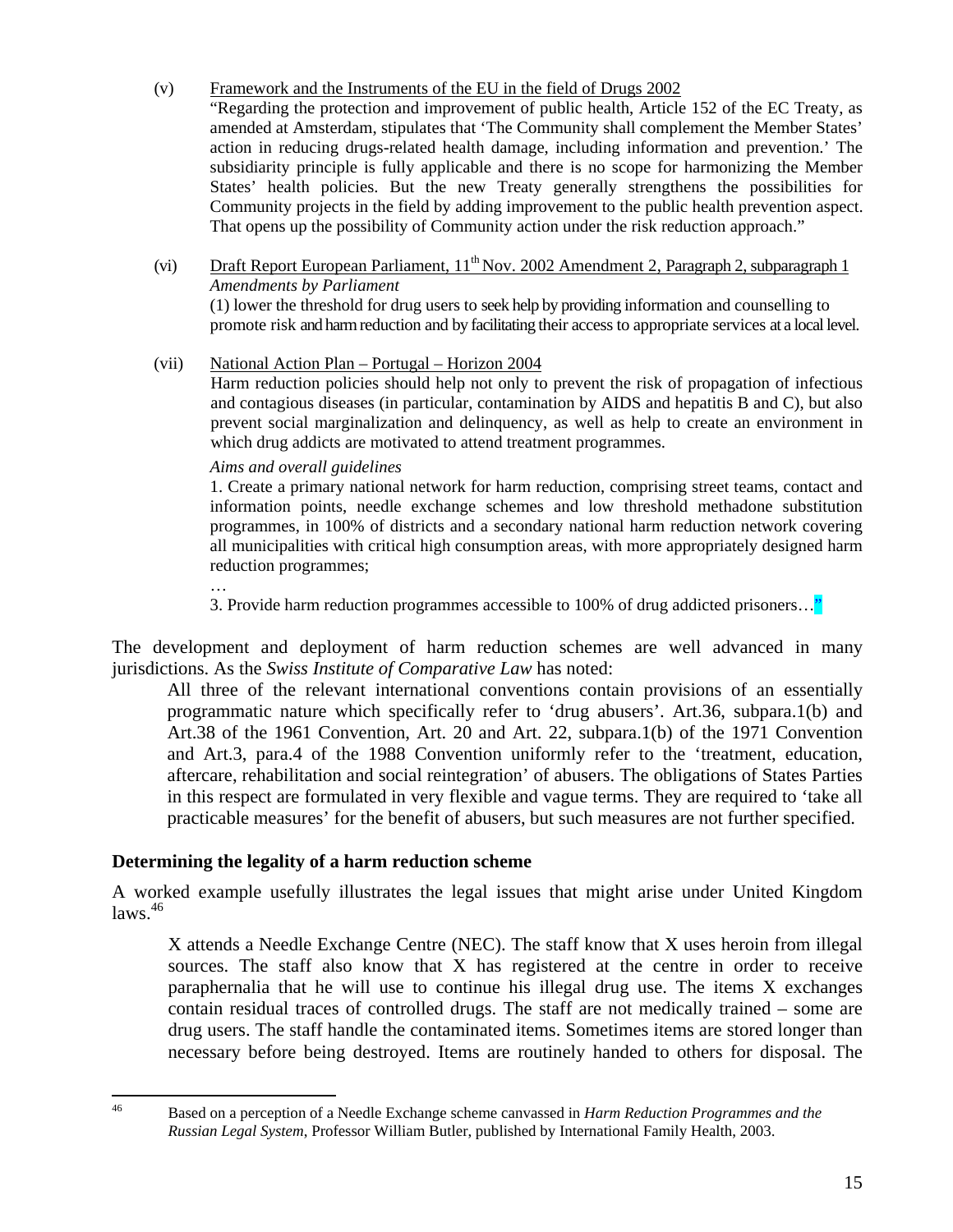policy of the NEC is not to deliver the contaminated items into the possession of the police despite the latter's request for information. The NEC distributes literature that promotes safer drug use techniques. It is known to staff that X occasionally uses the toilet facilities to inject heroin. The staff permit that to happen as the NEC serves as a drug injection room.

## Applying the principles to the example

(1) *possession by X*: X has been in unlawful possession of heroin. The presence of traces of heroin in the syringe might not be sufficient to sustain a charge of unlawfully possessing the drug unless the traces are large enough to amount to 'something': *Boyesen* [1982] A E C 768, H L. In any event, the existence of a trace might be cogent evidence that X was in possession of a larger quantity of heroin at an earlier time: *Pragliola* [1977] Criminal Law Review 612. The view that the police cannot prosecute past possession, is a myth. The NEC will have to decide what its policy is going to be regarding client confidentiality and in what circumstances NEC will co-operate with police.

(2) *possession by staff*: the staff who received a controlled drug into their possession will also be acting unlawfully unless either they, or the drug, fall within a category specified by the Misuse of Drugs Regulations as being excepted from liability. The staff received syringes and needles from X contaminated with residues of illicit heroin. If the traces are large enough to amount to 'something', and therefore large enough to 'possess', staff members who handle the items are in possession of the drug, and they are liable to prosecution unless they can bring themselves within Regulations that authorise their conduct. Section 5(4) of the Misuse of Drugs Act provides two defences to a charge of possession (and only to simple possession<sup>47</sup>) but the defences offer very limited protection.<sup>48</sup> The subsection is unlikely to avail the staff on this point because they did not receive the items for the purpose of preventing the commission of an offence in connection with the drug, or for the purpose of handing the drug to a person lawfully entitled to possess it.

(3) *possession with intent*: handing the items containing traces of a controlled drug to another is to supply that drug. Intending to deliver the items to another is having an intention to supply. Even if the technical position is that staff members possess minute amounts of heroin intending to deliver it to another, it is inconceivable that a prosecution would result. It would not be in the public interest to prosecute unless the NEC acted in bad faith. However, the preferred solution is for staff to be protected by Regulations made by government. The statutory defence under section 5(4)(b) would not be available being limited to the offence of simple possession only.

(4) *permitting premises*: section 8 will be engaged on the facts of this particular example if section 8 (d) as amended by s.38 of the Criminal Justice and Police Act 2001 comes into force. The situation under consideration concerns premises where intravenous drug users are permitted to inject

 $47$ "In any proceedings for an offence under [section  $5(2)$ ] above in which it is proved that the accused had a controlled drug in his possession, it shall be a defence for him to prove:

<sup>(</sup>a) that, knowing or suspecting it to be a controlled drug, he took possession of it for the purpose of preventing another from committing or continuing to commit an offence in connection with that drug and that as soon as possible after taking possession of it he took all such steps as were reasonably open to him to destroy the drug or to deliver it into the custody of a person lawfully entitled to take custody of it; or

<sup>(</sup>b) that, knowing or suspecting it to be a controlled drug, he took possession of it for the purpose of delivering it into the custody of a person lawfully entitled to take custody of it and that as soon as possible after taking possession of it he took all such steps as were reasonably open to <sup>48</sup> him to deliver it into the custody of such a person."<br><sup>48</sup> *R v X* [1994] Crim LR 827.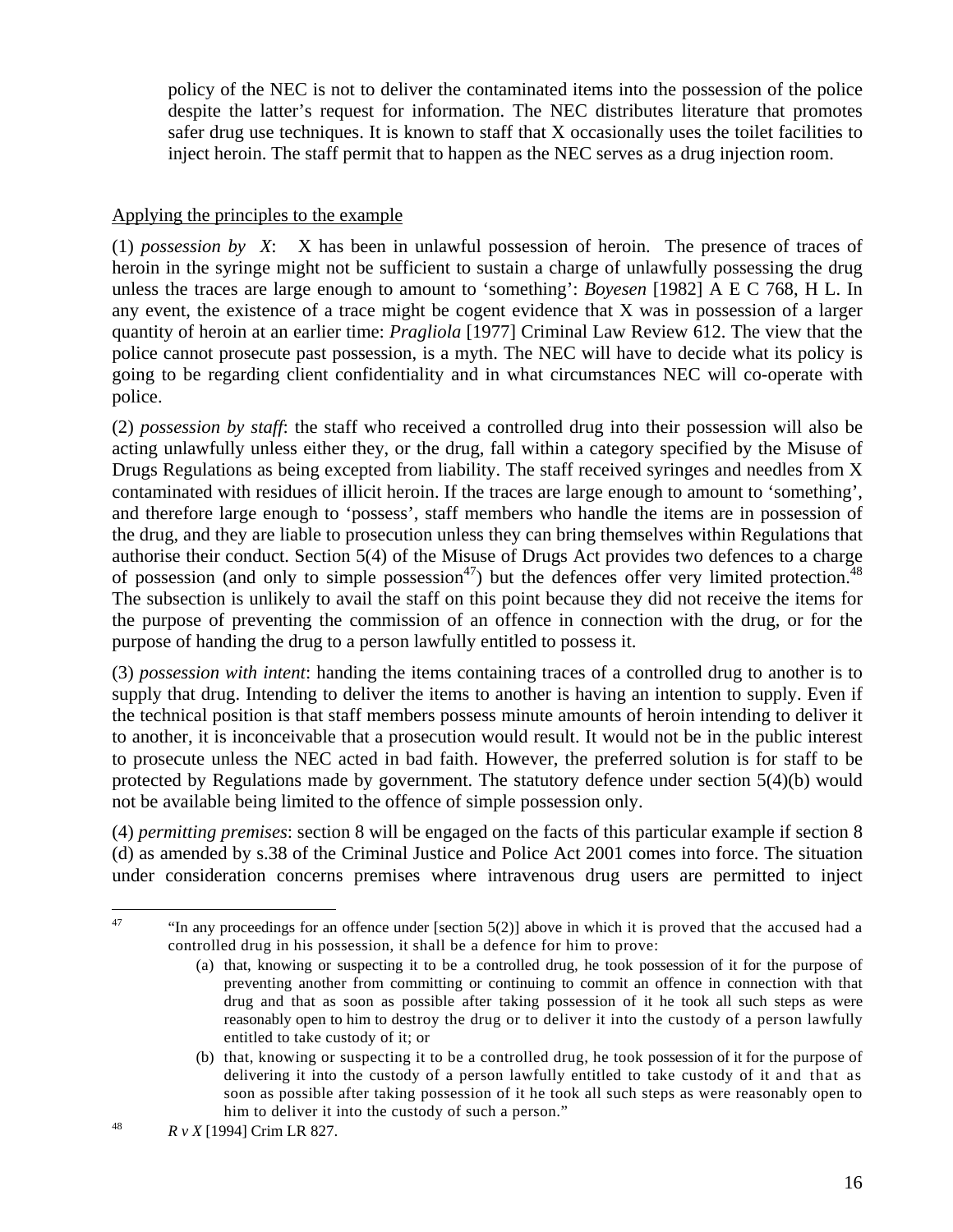themselves with drugs that they have acquired (assuming from illegal sources) but are permitted to inject themselves using sterile equipment and other paraphernalia in hygienic circumstances.

The Legal Affairs Section of the UNDCP has opined that "to be consistent with a comprehensive demand reduction strategy, any such approach would also require counselling and other health and welfare services, aimed at promoting healthier lifestyles and, eventually, abstinence."<sup>49</sup> There is much force in that observation.

The Legal Affairs Section state that it would be difficult to assert that the running of such rooms evinces an intent to encourage the commission of an offence – "on the contrary… the intention of governments is to provide healthier conditions".50

Section 8 of the MDA (as amended), would make it an offence for an occupier, or any person concerned in the management of a drug injection room to knowingly permit or suffer "administering or using a controlled drug which is unlawfully in any person's possession at or immediately before the time when it is administered or used". Without some form of safety net, such rooms would always fall foul of that provision. Furthermore, an offence under section 8 of the Act is now a 'drug trafficking offence' that triggers confiscation proceedings on the basis that the offender has a 'criminal lifestyle'.<sup>51</sup> This, in turn, triggers statutory assumptions regarding the assets held by the offender at the time of confiscation proceedings, as well as assets passing through his/her hands in the period of six years before being charged with the offence. Property might include all that the offender holds as his/hers, which might, of course, extend to the drug injection location itself (depending on who owns it).

The problems might be resolved in a number of ways: (i) by not bringing the amendment to s.8(d) into force; (ii) by repealing s.8 in its entirety, and to rely on civil enforcement measures  $-$  e.g. closure orders; (iii) by making Regulations under the MDA that safeguard actions taken by suitably qualified staff in respect of drug injection rooms, e.g. so as to disapply section 8, section 5(2) [possession], and as appropriate, s.5(3), and s.4 [possession with intent to supply, and supplying offences].

Consideration will need to be given to other related issues including confidentiality of information, the extent to which the police are entitled to inspect records, the circumstances in which police may obtain information and evidence about persons attending the rooms. It might be said that some of these issues can be resolved at local level as part of a consultation/partnership process between police and managers of drug injection rooms. That is an option; however, it suffers from a number of obvious potential disadvantages: (i) different areas/localities are likely to have different policies; (ii) policies are liable to change at the hands of newly appointed managers/officers; (iii) the absence of a legal base might expose the police/drug room managers to private legal action.

(5) *incitement*: the definition of incitement is broad – perhaps as broad as encompassing "suggestion, proposal, request, exhortation, gesture, argument, persuasion, inducement, goading, or arousal of cupidity".52 However, such prosecutions are rare. The purpose in distributing the literature is not to encourage others to commit offences. The content of the literature probably suggests a contrary intention.

<sup>49</sup>  $^{49}$  E/INCB/2002/W.13/SS.5; para.24.

 $^{50}$  E/INCB/2002/W.13/SS.5; para.28.

 $51$  Proceeds of Crime Act 2002.<br>Nkosiyang 1066(4)S A 655 Al

<sup>52</sup> Nkosiyana 1966(4)SA 655 AD.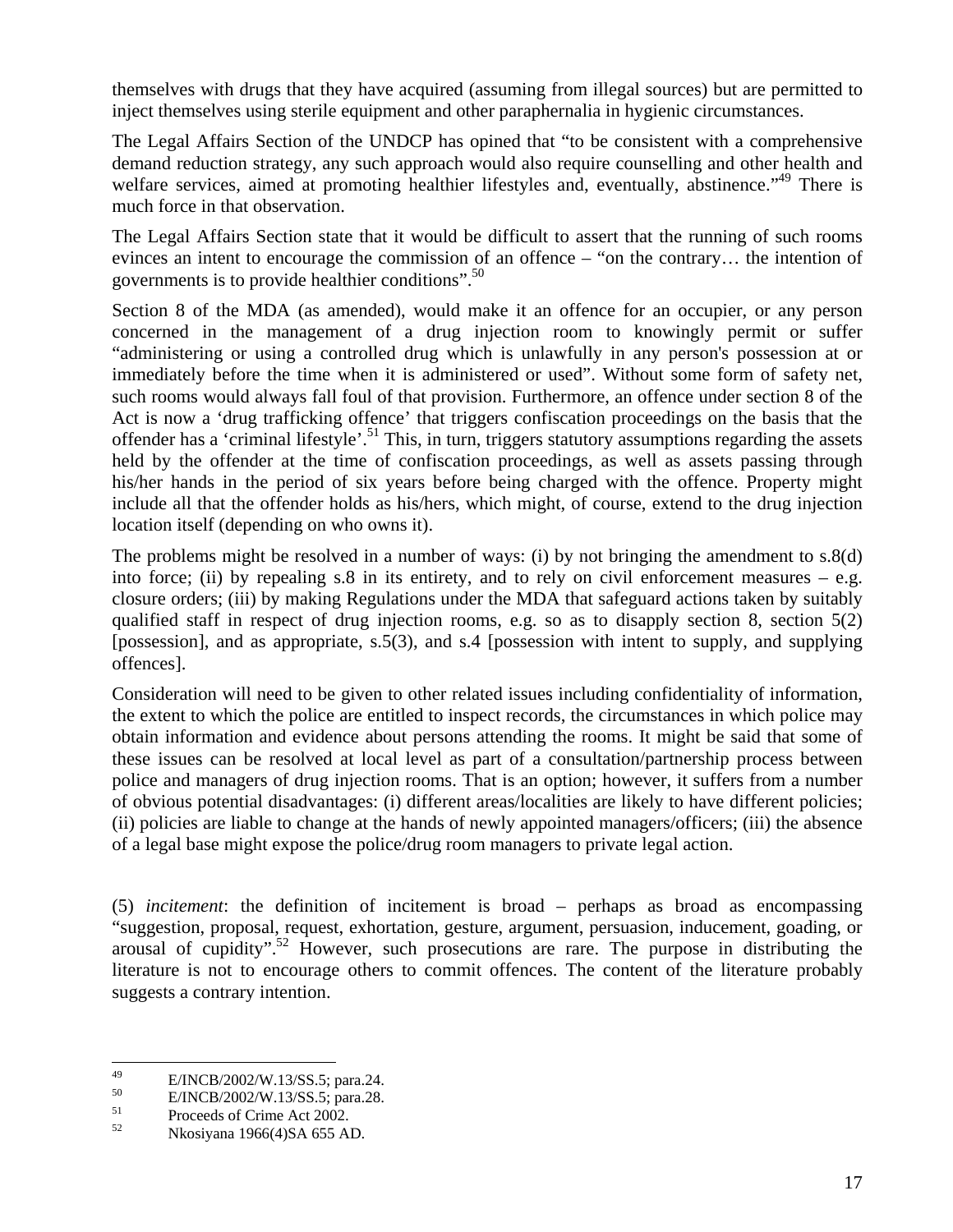(6) *use of non-medically trained staff*: persons who act in a capacity specified in the Regulations are obviously going to be protected from prosecution. However, there are also civil law issues. These are not straightforward.

A controversial recommendation is made in *Harm Reduction Programmes and the Russian Legal System* (No.15), that

…outreach workers employed under a labour contract or acting as volunteers at needle exchange centres and similar facilities be required, as a condition of employment, to have been 'narcotics free' for a period where the probability for relapse is considered to be minimal. The employer's internal procedures for dealing with abuse of narcotics should include provisions for ensuring compliance. In some circumstances this could include verification procedures such as drug testing.

This short statement raises a number of important issues that deserve detailed analysis in another paper. One concern (implied by the recommendation) is that agencies that employ addicts, in the belief that they are better placed to penetrate hidden populations of IDUs, may leave employers exposed to legal risks. The recommendation is framed in the context of Russian law (which in a number of respects is markedly different from United Kingdom law). However, hypothetically, if a manager employs  $X$  on the basis that  $X$  is an addict (who obtains illicit supplies) and the manager expressly or impliedly represents that X's employment will continue for as long as he remains an addict, is that incitement (i.e. to carry on possessing illicitly acquired drugs)? There are also interesting questions as to whether (by the laws of the United Kingdom) it is permissible for employers to filter job applications in the manner suggested by the recommendation, or to require abstinence as a condition of employment.

(7) *town and country planning*: these are issues of some complexity; the need for the local community to be involved in decisions relating to the proposed use of a site for a harm reduction scheme is perhaps obvious. The risk of creating public nuisance also needs to be addressed.

# **Drug Quality Control**

This is a topic considered by the Legal Affairs Section of the UNDCP who state that this strategy is "perhaps the hardest to reconcile with the obligations set forth in article 18 of the 1961 Convention and article 20 of the 1971 Convention".<sup>53</sup> It is difficult to reconcile with the 1988 Convention as well, because such a scheme would involve the supply of a drug (should the test prove positive for a scheduled substance). Thus Article 3(a)(i) provides that "the production, manufacture, extraction, preparation, offering, offering for sale, distribution, sale, *delivery on any terms whatsoever*, brokerage, dispatch, dispatch in transit, transport, importation or exportation of any narcotic drug or any psychotropic substance contrary to the provisions of the 1961 Convention, the 1961 Convention as amended or the 1971 Convention" are to be established as criminal offences. The conduct must of course be committed intentionally, but intention means deliberately/consciously performing the offending act. Intention is not to be confused with motive – which may be laudable.

However, this scheme is one of the easiest strategies to explain so far as the United Kingdom position is concerned. In the absence of legal authority, by way of Regulations under the MDA, there is no doubt that any scheme that involves taking an illicitly acquired substance from a user  $(YX)$ , testing it for 'purity' by another  $(Y)$ , and then returning it to the user if unadulterated, will result in the commission of a number of offences. If the substance turns out to be an illicitly

<sup>53</sup> 53 E/INCB/2002/W.13/SS.5; para.33.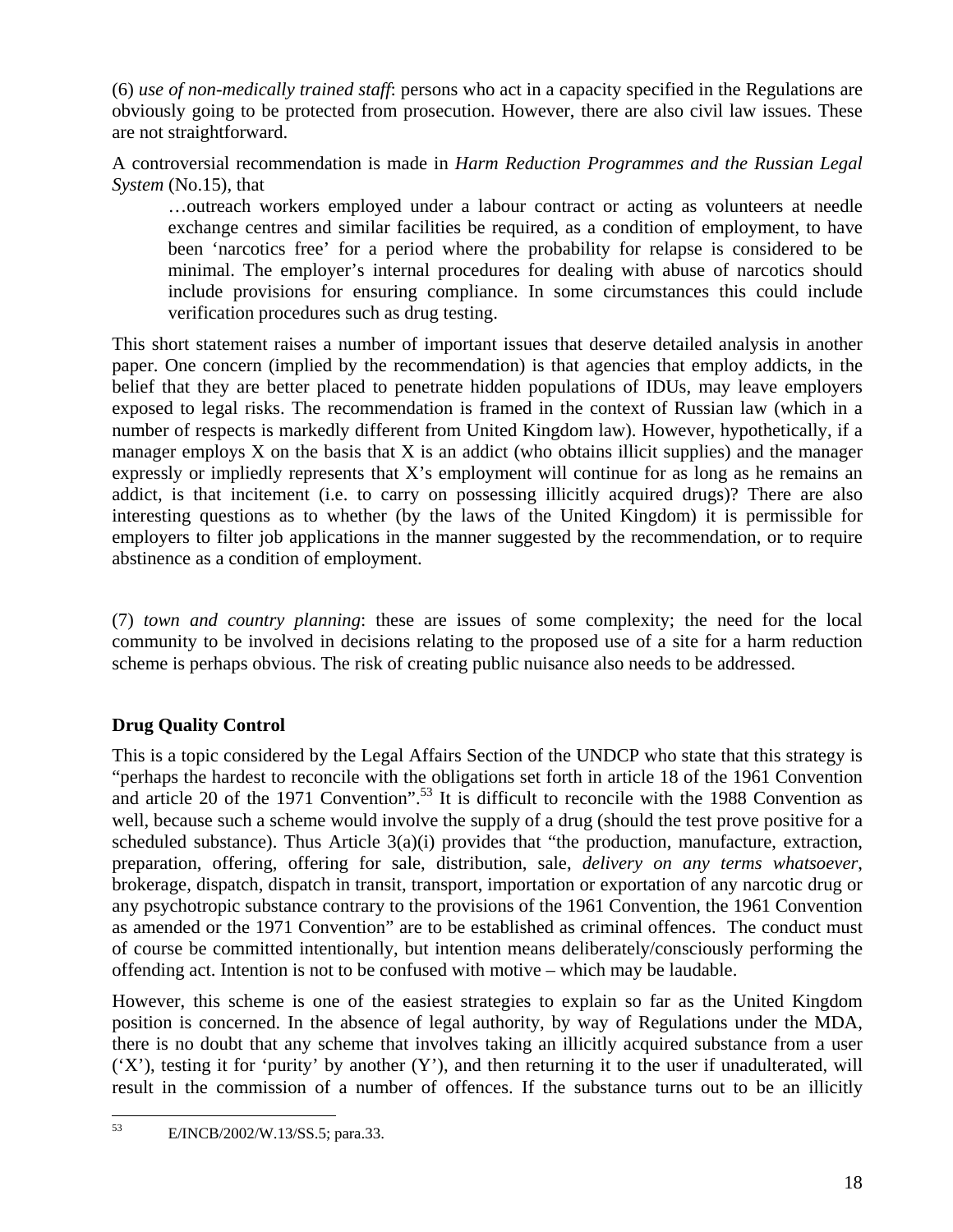acquired controlled drug, X arguably supplies Y with it contrary to section 4 of the MDA (subject to a legal nicety as to where the latter is a mere custodian so that X does not 'supply').<sup>54</sup> In any event, Y supplies X with the drug by returning it to him.

The manager of the premises, as well as those who are 'occupiers' (for the purposes of section 8 of the Act) knowingly permit the supply of a controlled drug in the event that the drugs are returned to the users. Whether the service is provided in a house, boat, car, or tent – all are 'premises' for the purposes of the Act. It is doubtful that such a service would constitute incitement to commit an MDA offence (s.19, MDA), but much would depend on how the scheme was run and promoted.

Such a scheme could be permitted and controlled legally by Regulations made under the MDA. Civil arrangements between managers of such schemes and police forces, are fraught with risk.

# **Rudi Fortson**

<sup>54</sup> 54 *Maginnis* [1987] 1 All E R 907, H L.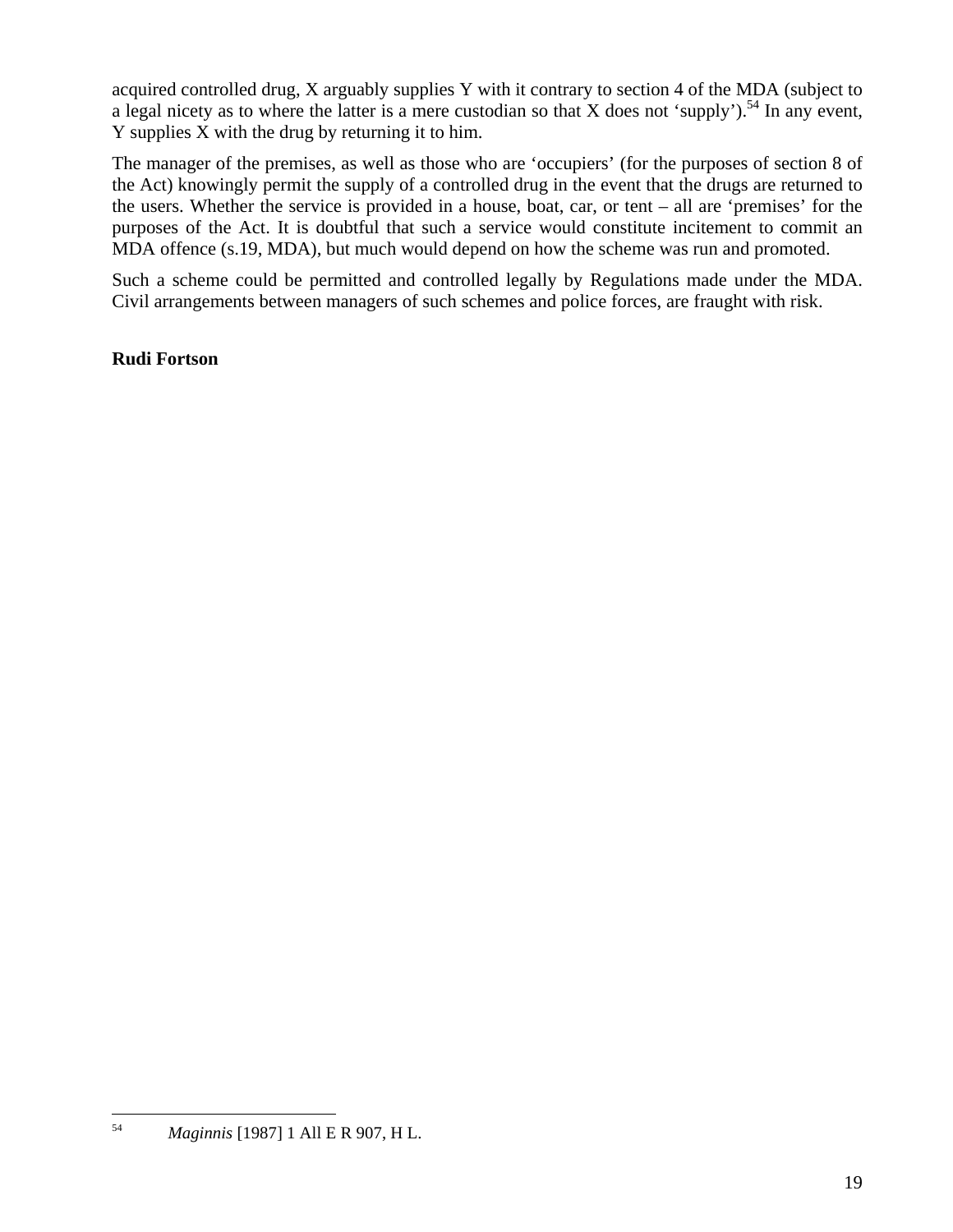## **APPENDIX**

#### **Mapping the MDA 1971, and basic legal principles**

Since the MDA is designed and intended to regulate the flow of drugs and their use, the following structure is enacted:

- (i) Drugs are specified as being "controlled": see Schedule 2.
- (ii) As a general rule, it is unlawful to:
	- (a) import or export controlled drugs: section 3
	- (b) produce controlled drugs: section 4
	- (c) supply controlled drugs: section 4
		- It is an offence to be concerned in the supplying of a controlled drug to another.
		- It is an offence to be concerned in the making to another of an offer to supply a controlled drug.
		- "supply" includes "distributing": section 37 (1). Supply means "enabling the recipient to apply the thing for the recipient's own benefits": *Maginnis* [1987] 1 All E R 907, H L.
	- (d) possess controlled drugs: section 5

 A person who has a controlled drug in his custody, or has it under his control, and knows or ought reasonably to have known of the existence of the drug, is in possession of it. This is subject to a statutory provision that a person is to be acquitted if he neither knew, nor suspected, nor had reason to suspect that the substance existed, or if it did, that it was a controlled drug: section 28 MDA, as interpreted by the House of Lords in *Lambert* [2001] U K H L 37.

(e) possess controlled drugs with intent to supply them to another

This is possession, but with the additional mental component. In this situation the possession of a drug might be lawful, but it will be an offence to supply the drug to another without lawful authority

- (f) cultivate the cannabis plant: section 6
- (g) permit premises to be used for the purposes listed above: section  $8^{55}$

"Permits" and "suffers" has been held by the courts to mean the same thing (although one can see a distinction between the two states of mind), namely,

- (i) "*knowledge or grounds for reasonable suspicion* on the part of the occupier that the premises will be used by someone for that purpose, and
- (ii) *…an unwillingness on his part to take means available* to him to prevent it..." : *Sweet v. Parsley* [1970] A.C. 132, Lord Diplock.

- (b) supplying or attempting to supply a controlled drug to another in contravention of section 4(1) of this Act, or offering to supply a controlled drug to another in contravention of section 4(1);
- (c) preparing opium for smoking;

<sup>55</sup> Section 8 reads:

<sup>&</sup>quot;A person commits an offence if, being the occupier or concerned in the management of any premises, he knowingly permits or suffers any of the following activities to take place on those premises, that is to say:

<sup>(</sup>a) producing or attempting to produce a controlled drug in contravention of section 4(1) of this Act;

<sup>(</sup>d) smoking cannabis, cannabis resin or prepared opium. [*administering or using a controlled drug which is unlawfully in any person's possession at or immediately before the time when it is administered or used*] - The italicised words were inserted by s.38 of the Criminal Justice and Police Act 2001, but they have yet to be brought into force."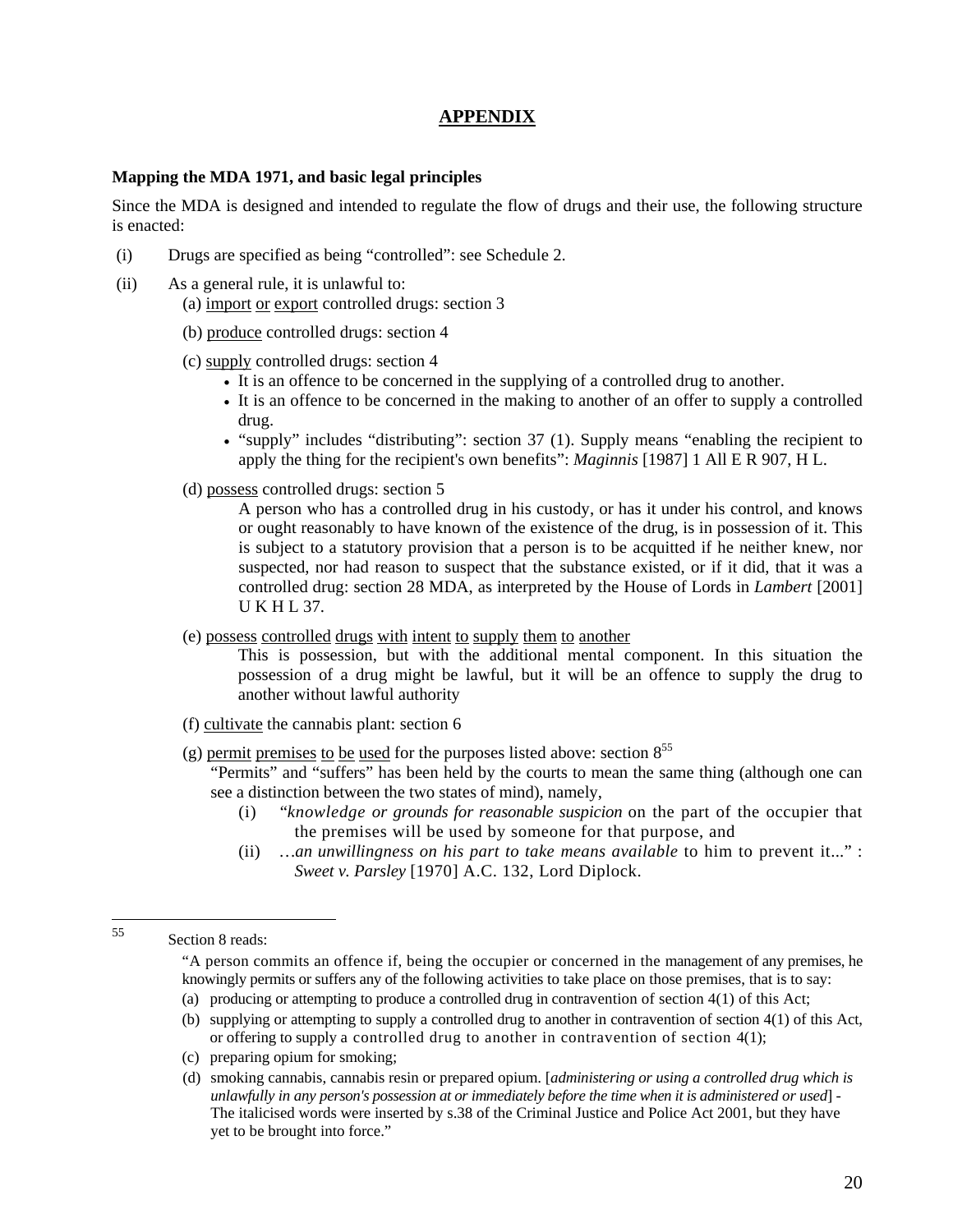- (iii) "a failure to take reasonable steps readily available to prevent the prohibited activity".
- (iv) "a belief by a defendant that he has taken reasonable steps does not afford any defence... It is not for the defendant to judge his own conduct"; *per* Rose L.J., *Brock and Wyner* (December 21, 2000).
- (v) allowing an activity to continue "not caring whether an offence was committed or not": see Edmund Davies L.J. in *Souter* (1971) 55 Cr.App.R. 403 who approved the words of Lord Parker C.J. in *Gray's Haulage Co. Ltd. v. Arnold* [1966 1 W.L.R. 534, who said "actual knowledge or knowledge of circumstances so that it could be said that they had *shut their eyes to the obvious,* or had allowed something to go on, *not caring whether an offence was committed or not*", and see *James v. Smee* [1955] 1 Q.B. 89.

#### Can managers have knowledge imputed to them?

A difficult question remains unresolved, namely whether an offence under section 8 can be committed by a person concerned in the management of premises, who although himself unaware of what was happening, delegated tasks to others who did know. Can the knowledge of subordinates be imputed to the manager? In *Ferguson v. Weaving* [1951] K. B. 814, Lord Goddard C.J. said:

"….if the [Licensing Act 1921] had made it an offence for a licensee knowingly to permit liquor to be consumed after hours, then the fact that she had delegated the management and control of the concert room to the waiters would have made their knowledge her knowledge."

 The principle was said to be based "on the fact that the person who is responsible in law, for example, a licensee under the Licensing Acts, has chosen to delegate his duties, powers and authority to another": *per* Lord Goddard C.J., *Linnet v. Metropolitan Police Commissioner* [1946] K. B. 290, cited in the judgment of *Ferguson v. Weaving*  (above, at 821). However, on the facts in *Ferguson v. Weaving,* the relevant provisions in the Licensing Act 1921 did not create an offence of "knowingly permitting" drinking after hours, and the Court was not prepared to widen liability so as to convict a licensee of counselling and procuring on the basis of knowledge imputed to him. In *James v. Smee* it was said that "knowledge... includes the state of mind of a man who shuts his eyes to the obvious or allows his servant to do something in the circumstances where a contravention is likely, not caring whether a contravention takes place or not": *per* Parker J. This is much closer to the present position (see *Brock v. Wyner* [2001] Cr.App.R. 3) and see the opinion of Lord Diplock in *Sweet v. Parsley [1970] A.C.* 132 at 163.

(h) to smoke or use prepared opium: section 9

56

- (i) to <u>frequent a place</u> used for the purpose of opium smoking:  $s.9(1)(b)$
- (j) to have in his possession pipes or other utensils that he has used, or intends to use, or has allowed others to use, in connection with the smoking of opium: section  $9(c)$
- (k) to supply or offer to supply any article believing that it may be used or adapted to be used by another for the unlawful self-administration of any controlled drug:  $s.9A(1)^{5\bar{6}}$
- (l) to supply, or offer to supply, any article believing that it is to be used by another for the preparation and unlawful administration of any controlled drug: s.9A(3).
- (iii) It is an offence to incite another to commit an MDA offence: s.19. Section 19 of the Misuse of Drugs Act (as amended) says that, "It is an offence for a person to incite another to commit such an offence."

It is not an offence to supply or offer to supply a hypodermic syringe, or any part of one [s.9A(2)].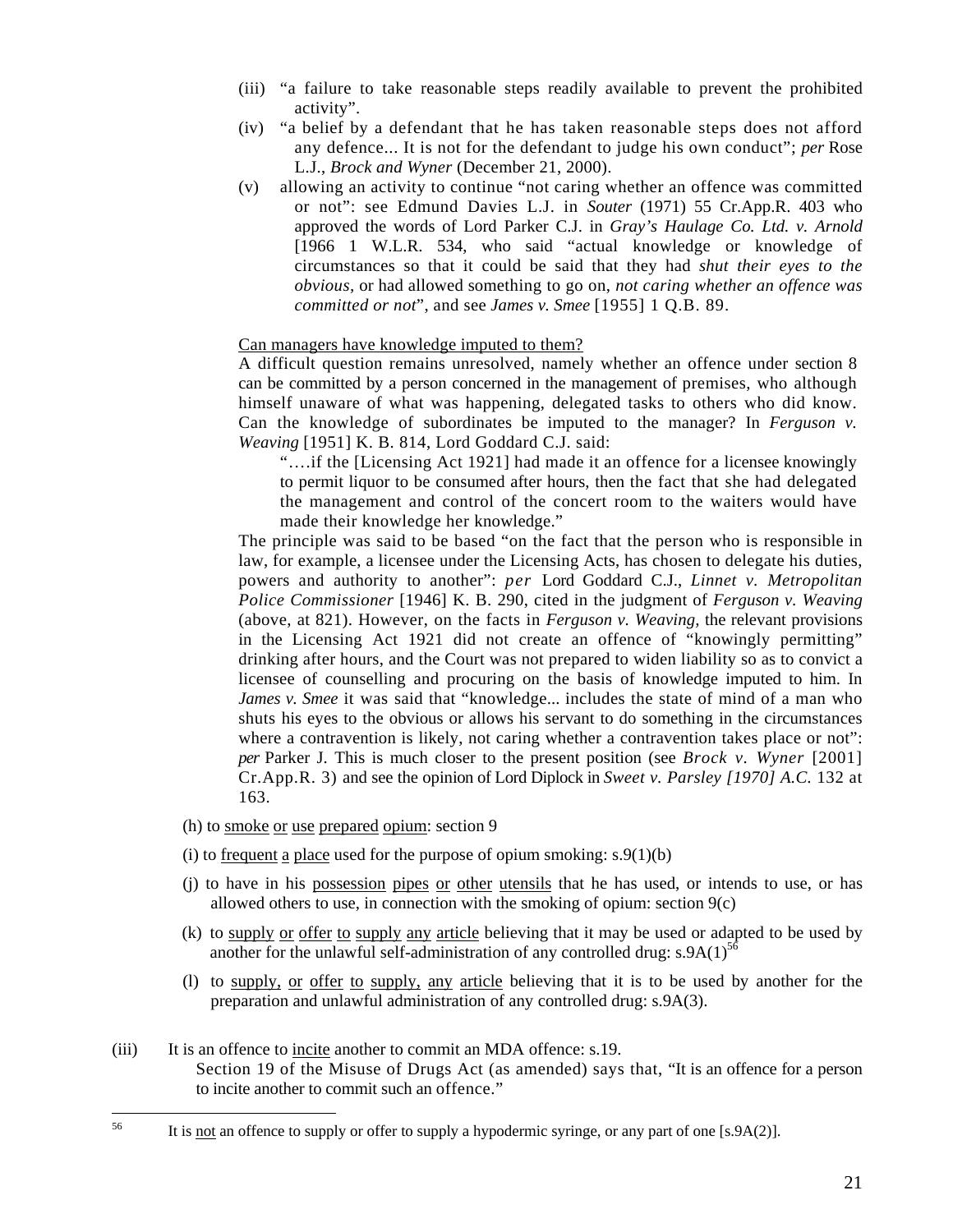Construed literally, the section is nonsense, because it would mean that it is an offence for one person, to incite another, to incite another! This is a drafting error and the Court of Appeal has held that the section means what it obviously means, namely, that it is an offence for a person to commit *any* offence under the MDA 1971.<sup>57</sup>

Prosecutions under section 19 are rare. The most recent case is *Marlow* [1997] Crim.L.R. 897 (judgment July 14, 1997). The facts, and the reasoning of the court, are of interest:

Marlow wrote and published a book relating to the cultivation of cannabis, which he advertised for sale and sold about 500 copies. The prosecution contended that the book was not a bona fide textbook but amounted to an incitement – of those who bought it – to cultivate cannabis which is an offence if charged under section  $4(2)$ (production) and/or section 6 (cultivation of cannabis) of the Misuse of Drugs Act 1971. The defence contended that the book was a genuine contribution to the debate about legalisation of cannabis, and it only contained general advice and information freely available elsewhere. Marlow told the police that he had no intention of inciting people to do anything. The book contained a proposal to change the law. He realised that incitement was illegal and that unauthorised supply was illegal.

The judge directed the jury that they had to be sure that it was a book which *may*  "encourage or persuade or... is capable of encouraging and persuading other people to produce the drug."

Marlow's lawyer complained that this was a misdirection as to the definition of 'incitement'. *Held:* the judge should not have introduced the word "may". However, taken as a whole

there was no misdirection, and the conviction was not unsafe (the court considered *Invicta Plastics Ltd v. Clare* R.T.R. 251; *R. v. Higgins* (1801) 2 East 5; *R. v. Nkosiyana* 1966 (4) S.A. 655, 688 (SA); and see the *Law Commission's Working Paper on Incitement (1993)*).

(iv) It is an offence to aid, abet, counsel or procure, the commission of some or all offences under the MDA.

A person joins an offence if he/she gives encouragement to another to commit it. Arguably, there are some statutory offences in respect of which it is not logically possible to "aid, and abet" or to "counsel or to procure" for example the offence of "being concerned" in the supply of a drug. One is either concerned in the offence, or one is not.

- (v) It is unlawful for a person in the United Kingdom to assist in or induce the commission of a "corresponding offence" abroad: section 20.
- (vi) Companies may also be guilty of committing offences: section 21.

#### **The MD Regulations 2001**

- 1. The Government may, by Regulations, create exceptions to the general rule and:
	- (a) allow certain controlled drugs to be imported/exported, produced, supplied or possessed: section  $7(1)(a)$
	- (b) allow certain persons to use controlled drugs under licence: section  $7(1)(b)$  and section  $7(2)$
	- (c) allow practitioners in the medical and veterinary professions to supply drugs: section 7(3)(a)
	- (d) allow those practitioners to possess certain controlled drugs: section  $7(3)(b)$
- 2. The Government may, by Regulations:
	- (a) restrict certain controlled drugs to research use only: section 7(4)(a)

<sup>57</sup> 57 The original wording of the 1971 Act (including the italicised words) was, "It is an offence for a person [*to attempt to commit an offence under any other provision of this Act*] or to incite [*or attempt to incite*] another to commit such an offence." The words within square parentheses were deleted by Schedule I of the Criminal Attempts Act 1981, but the draftsperson deleted too many words!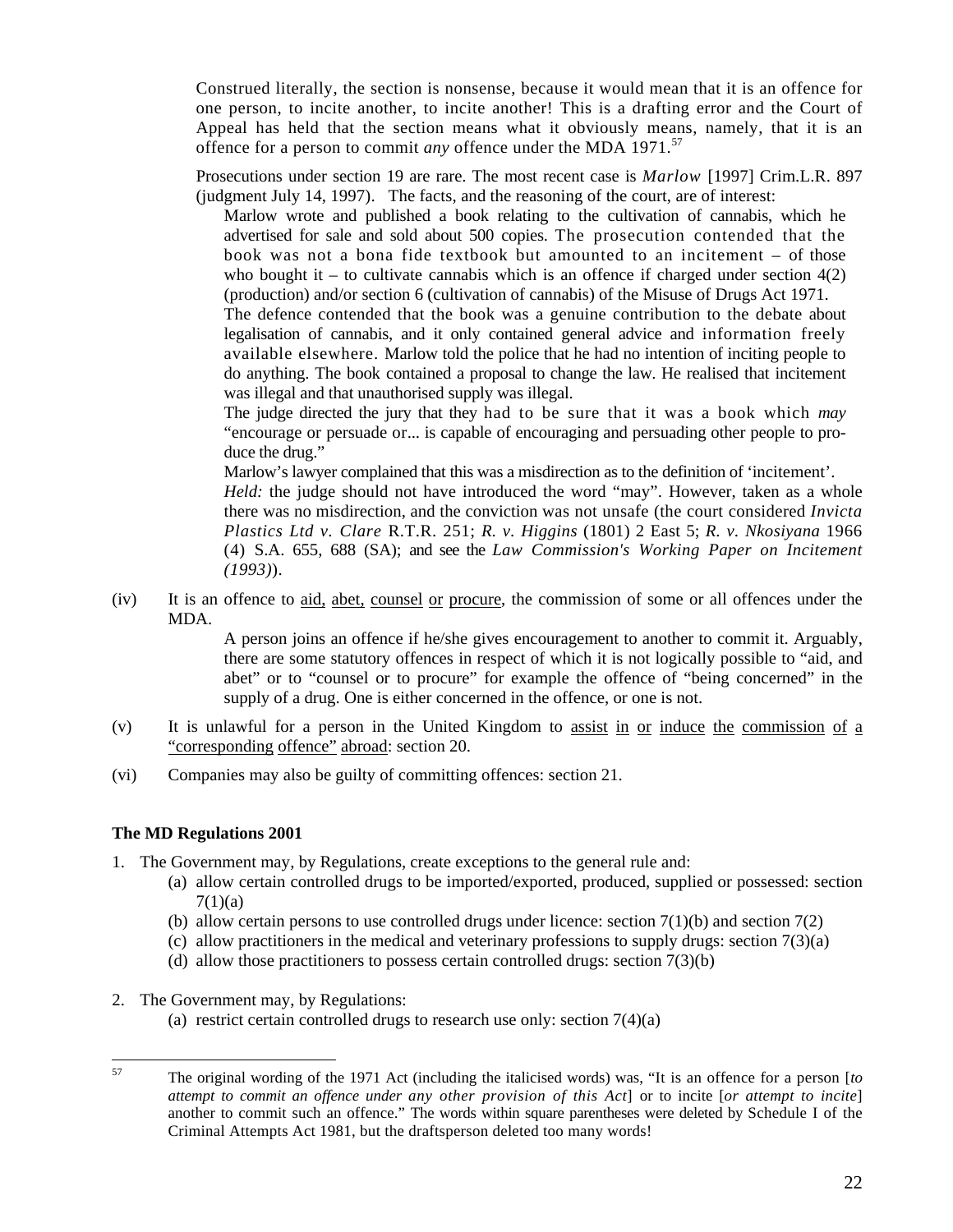- (b) require medical practitioners, etc., to hold a licence before supplying or possessing certain controlled drugs: section 7(4)(b).
- 3. Regulations may be made under the MDA for any of the following purposes:
	- i) The Secretary of State may at any time make activities with respect to specified controlled drugs **unlawful** by laying a Statutory Instrument before Parliament. Where the Secretary of State takes that step the Instrument is titled a "Designation Order".
	- ii) The Secretary of State may **restrict** activities with respect to controlled drugs. He can achieve this result by transferring a drug (e.g. temazepam) from one schedule in the Regulations to schedule of a lower number. Regulations that did not apply to the substance in question are brought into operation.
	- iii) The Secretary of State may make Regulations that **permit** the cultivation, production, supply, or possession of drugs. His permission may be conditional (e.g. a licence is required) or unconditional (in the case of some very weak preparations).
	- iv) Regulations designed to **prevent** the misuse of controlled drugs by imposing administrative obligations or requirements, e.g. by regulating the issuing of prescriptions, record-keeping; rules relating to safe-custody of drugs etc.
- 4. It should be noted that various factors determine the scope of an exemption (or authorisation) under the Regulations, for example:
	- the degree of harm/risk associated with the drug/product (see below);
	- the category of person handling the substance (e.g. a police officer seizing heroin, a patient prescribed heroin);
	- the circumstances in which the drug is to be handled or used (e.g. a doctor who wishes to administer a drug to another; or where any person is asked to administer a drug under the directions of a doctor, e.g. at a road-side pile up);
	- international obligations;
	- the toxic effect versus therapeutic value of a substance, etc.
- 5. The Regulations contain five schedules. Each schedule takes into account the risk of harm, or degree of harm, associated with the drug in question (*or product* containing a controlled drug). As a general rule, the lower the number of the schedule, the greater the intensity of control.

#### **The Schedules to the 2001 Regulations**

Sch.1: **Drugs that have little or no medicinal/therapeutic value but which may have research uses** [e.g. LSD, psilocin (found in so-called magic mushrooms) cannabis and cannabis resin]. Medical practitioners cannot prescribe drugs in this schedule. The Secretary of State may, by licence, authorise the production, supply, and possession of any controlled drug in accordance with the terms of the licence [Reg. 5]. This provision is intended to facilitate research (including clinical trials). Although a practitioner cannot "prescribe" a Sch.1 drug, a researcher could supply the substance to another providing (i) he is in possession of a licence that permits clinical trials on humans in respect of that drug and (ii) the licence expressly permits the researcher to administer the drug to the subject.

> **Note** that all the drugs that appear in this schedule also appear in yet another schedule annexed to the *Misuse of Drugs (Designation) Order 1986*, as amended. **Designation Orders** are made by the Secretary of State for the Home Office pursuant to section 7(4) of the MDA 1971. Their purpose is to specify those controlled drugs (i.e. Class A, B, or C